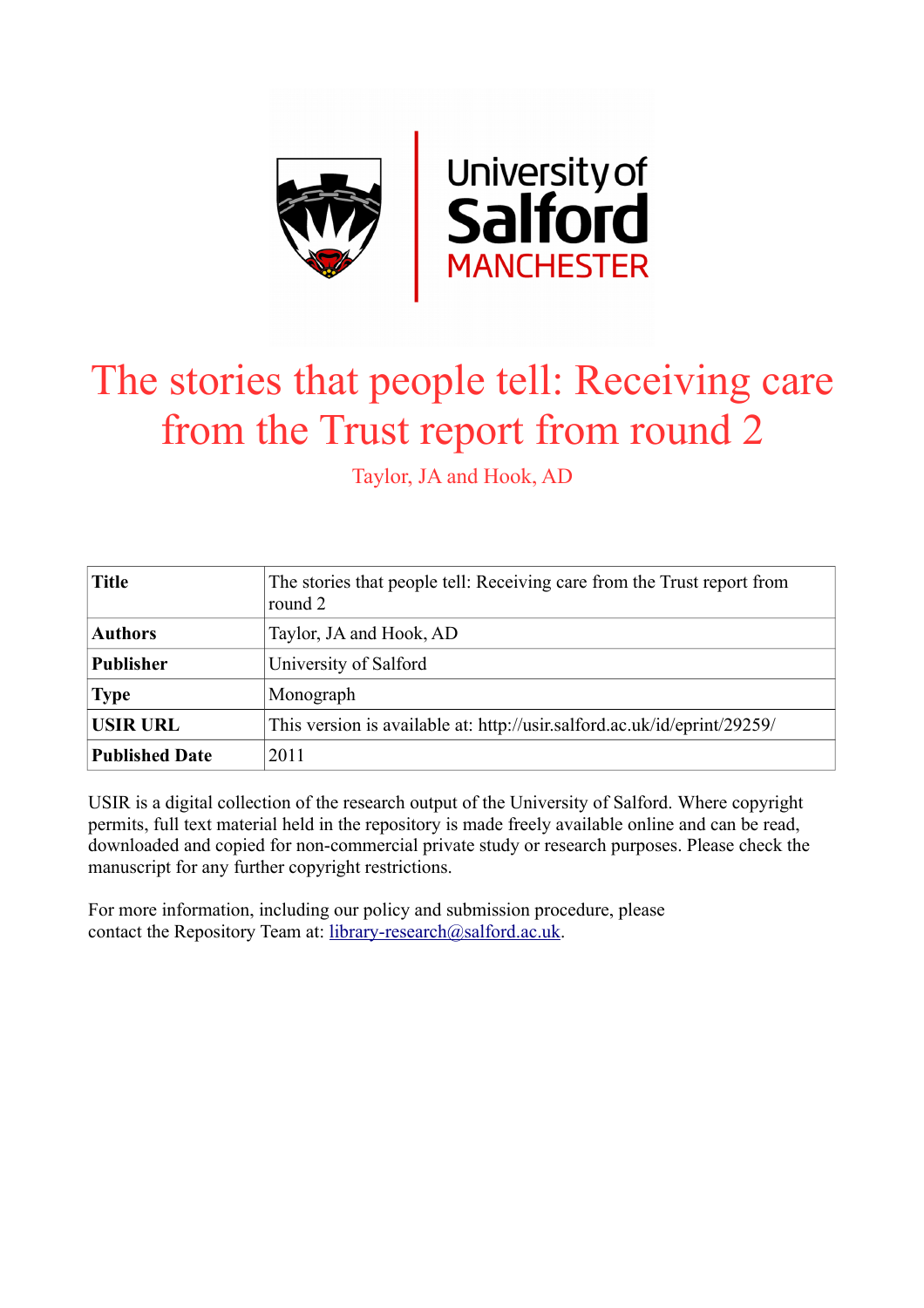### *Collaboration between University of Salford, School of Health, Sport and Rehabilitation Sciences and Ashton, Leigh and Wigan Community Healthcare*

## **The stories that people tell: receiving care from the Trust**

### **Report on round 2 of data collection and analysis**  $4<sup>th</sup>$  March 2011

Document prepared by:

Principle Investigator : Dr Jackie Taylor PhD, MSc, BSc (Hons) DipCOT Senior Lecturer in Occupational Therapy University of Salford j.taylor@salford.ac.uk

Project Lead: Angela Hook MSc, BSc (Hons) DipCOT Senior Lecturer in Occupational Therapy University of Salford a.hook@salford.ac.uk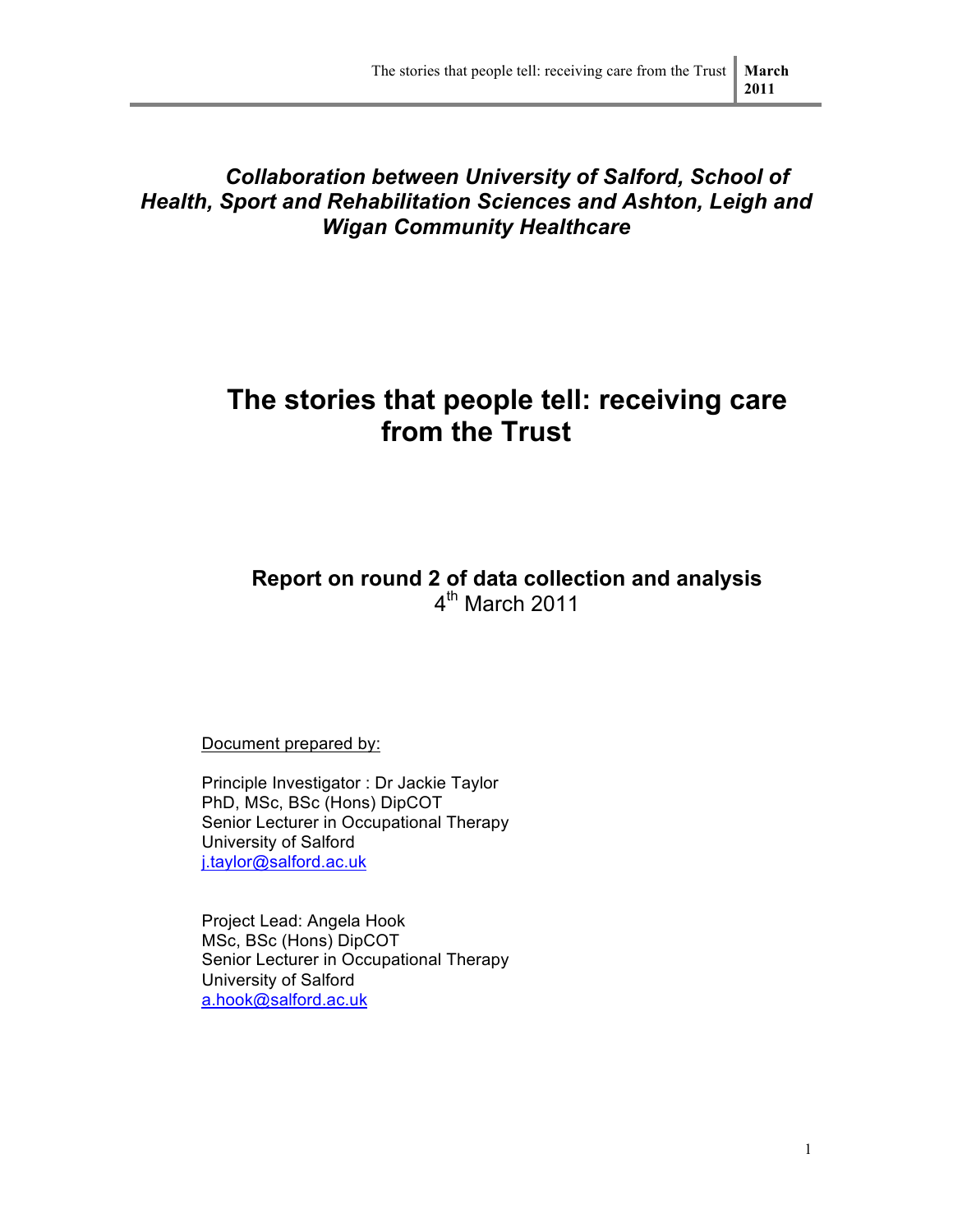## **Contents**

|               | 1 <sub>1</sub> |                                                                     |  |
|---------------|----------------|---------------------------------------------------------------------|--|
|               | 2.             |                                                                     |  |
|               | 3.             |                                                                     |  |
|               | 3.1.           | PART 1: How do people experience the services? 5                    |  |
|               | 3.1.1.         |                                                                     |  |
|               | 3.1.2.         |                                                                     |  |
|               | 3.1.3.         | Acute Care Closer to Home - GP Out-of-hours surgeries 9             |  |
|               |                | 3.1.4. Acute Care Closer to Home - Walk-in Centres10                |  |
|               | 3.1.5.         |                                                                     |  |
|               | 3.1.6.         |                                                                     |  |
|               | 3.1.7.         | Children, Young People, Families - Complex & Acute Care Nursing .13 |  |
| Physiotherapy | 3.1.8.         | Children, Young People, Families - Occupational therapy &<br>13     |  |
|               | 3.2.           |                                                                     |  |
|               | 4.             |                                                                     |  |
|               | 5.             |                                                                     |  |
|               |                |                                                                     |  |
|               |                |                                                                     |  |
|               |                |                                                                     |  |
|               |                |                                                                     |  |
|               |                |                                                                     |  |
|               |                |                                                                     |  |
|               |                |                                                                     |  |
|               |                |                                                                     |  |
|               |                |                                                                     |  |
|               |                |                                                                     |  |
|               |                |                                                                     |  |
|               |                |                                                                     |  |
|               |                |                                                                     |  |
|               |                |                                                                     |  |
|               |                |                                                                     |  |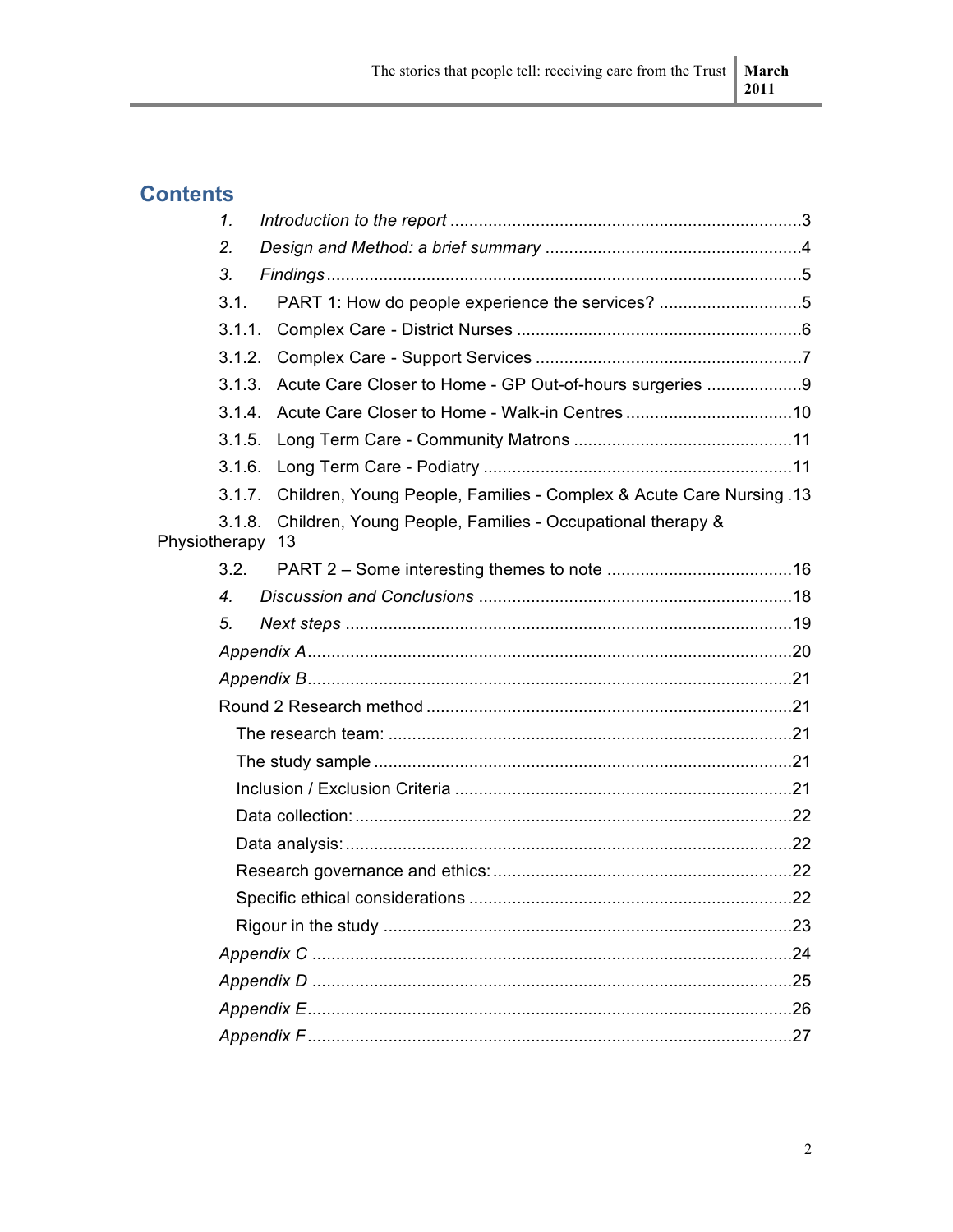### *1. Introduction to the report*

In the summer of 2009, Ashton, Leigh and Wigan Community Healthcare (ALWCH) identified the need to understand how its quality improvement programme (Programme Endeavour) was impacting on the experiences of those who are on the receiving end of its services. Further, there was a desire to develop this understanding by listening to the stories that people tell about their episodes of health care. To this end, this research was commissioned from the University of Salford.

This report is the second report from a series of three. It is a summary of the research carried out in the **second phase** of the project, between **September 2010 and February 2011**. The first report was presented to the Trust Board in spring 2010, and the third will be presented in spring 2012. A full timeline for the project is included in Appendix A.In order to avoid too much repetition some of the background information included in the first report will not be included here.

#### **The importance of hearing patients' stories**

Every individual has stories to tell about his / her experiences as a consumer of health care services. Each story, when examined closely, reveals the minutiae of events and interactions in context. A patient survey might show that 75% of the sample rated a service as good, but patients' stories will draw a picture of what made the experience a good one. With this knowledge, the health care provider cangain a greater understanding of the match between what people expect in health care, and what they think they receive. The use of patients' stories has become popular in recent years as a way of informing service improvement initiatives.<sup>12</sup>

#### **Stories or narratives?**

The term 'patients' stories'is often poorly defined. It is sometimes used to describe summaries of events that have happened to an individual, but they may have been précised (and possibly unintentionally changed) by someone else. In this study we use the more precise term 'narrative', to represent a story that is told by an individualabout their own experience, and analysed from its verbatim form. In this way distortions are minimised, nuances are captured and the personal meaning of the events can be understood.

#### **What is the usefulness of the study to the service provider?**

Narrative analysis can provides important information to the service-provider about the values, priorities, expectations and perceptions of the service-user. This approach is a way of listening to the voices of a small cohort of 'mystery shoppers'. It is these voices that can help build a detailed picture of what day-to-day experiences of community services are like.

**The aim of the study** is to explore the quality of service delivery as it is experienced by service-users

#### **The objectives are to**

- Collect narratives about specific events from people who have received care from the Trust.
- Analyse the narratives with a particular focus on the ways that people make sense of what has happened to them.
- Develop a structured representation of how individuals experience community health care and what the key factors are that impact on their experience.

<sup>&</sup>lt;sup>1</sup> http://www.institute.nhs.uk/share\_and\_network/pen/add\_your\_experience\_programme\_story.html

<sup>&</sup>lt;sup>2</sup> Wilcock, P. M., Brown, G. C. S., Bateson, J., Carver, J., & Machin, S. (2003). Using patient stories to inspire quality improvement within the NHS Modernization Agency collaborative programmes. *Journal of Clinical Nursing, 12*, 422-430.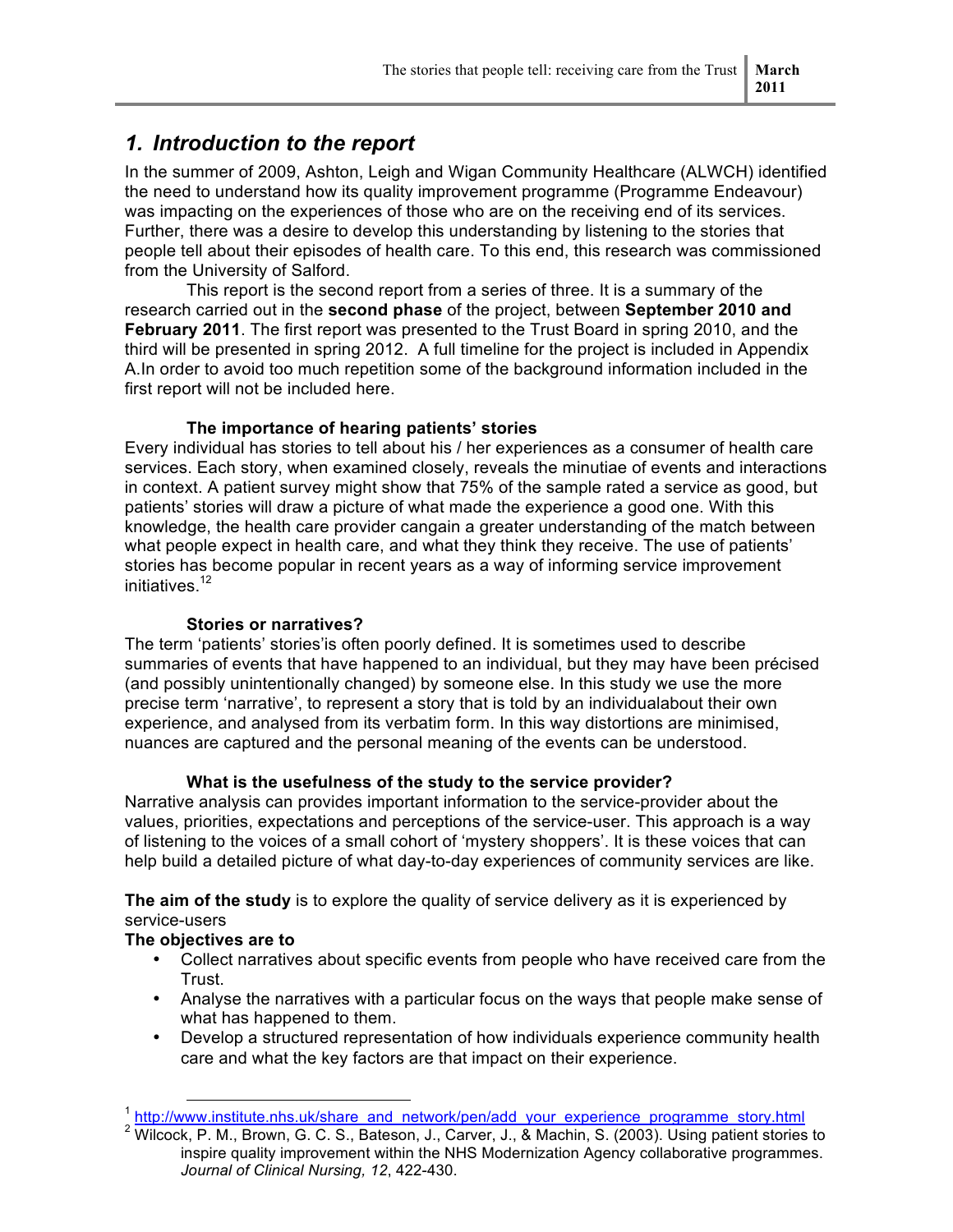• Provide feedback to the Trust which will help it to assess how its aims for service delivery relate to how the service is experienced.

### *2. Design and Method: a brief summary*

This is a qualitative, longitudinal study, designed to explore and understand service-users' experiences of health care during Programme Endeavour. A sample of service-users are being recruited and interviewed at 3 points over the two years:

| Round 1        | winter 2009-10 | at the early stages of Programme |
|----------------|----------------|----------------------------------|
| Endeavour      |                |                                  |
| <b>Round 2</b> | winter 2010-11 | mid-way though (12 months)       |
| Round 3        | winter 2011-12 | at the end (24 months).          |
|                |                |                                  |

The sample of up to 90 service-users in total will be taken from across the service, a different sample (up to 30) being taken at each round.

In brief summary (*a fuller description of the research method can be found in Appendix*  **B**), Round 2 of the study, reported here, has focused on service-users from services within 4 Care Groups:

| <b>Complex Care</b>                        | <b>District Nurses</b><br><b>Support Services</b><br>٠                                |
|--------------------------------------------|---------------------------------------------------------------------------------------|
| <b>Acute Care Closer to Home</b>           | <b>GP Out-of-hours Service</b><br><b>Walk-in Centre</b>                               |
| <b>Long Term Care</b>                      | <b>Community Matrons</b><br>Podiatry                                                  |
| <b>Children, Young People and Families</b> | Complex Care Nursing and Acute Care Nursing<br>Occupational Therapy and Physiotherapy |

These services were selected by the Programme Endeavour Steering Committee. A range of strategies, negotiated with the relevant service teams, was tailored to maximise recruitment of research participants. 27 individuals were interviewed in total. A table showing the demographic characteristics of the sample can be found in Appendix E. Interviews took place in clinics or in service-users' own homes, when the individual was invited to talk about his or her recent health care experiences with ALWCH. The interview was unstructured. The service-user was asked simply to tell what happened; they were not asked to evaluate the service or give opinions. It was anticipated that, without being asked, the individual would tell narratives that contained an intrinsic evaluation.

Within each interview transcript, every narrative that an individual told was isolated and analysed to reveal its meaning. Examples of narratives, and their analysis, will be used as illustrations as the results of the study are presented and discussed, but here we include a small example. At first glance, this seems a simple, description of a visit to the District Nurse clinic. Speaking colloquially the service-user says '*there wasn't a bit of trouble'*. When the narrative is unpicked, we gain a clearer understanding of what she means by that, and how she has evaluated the service.

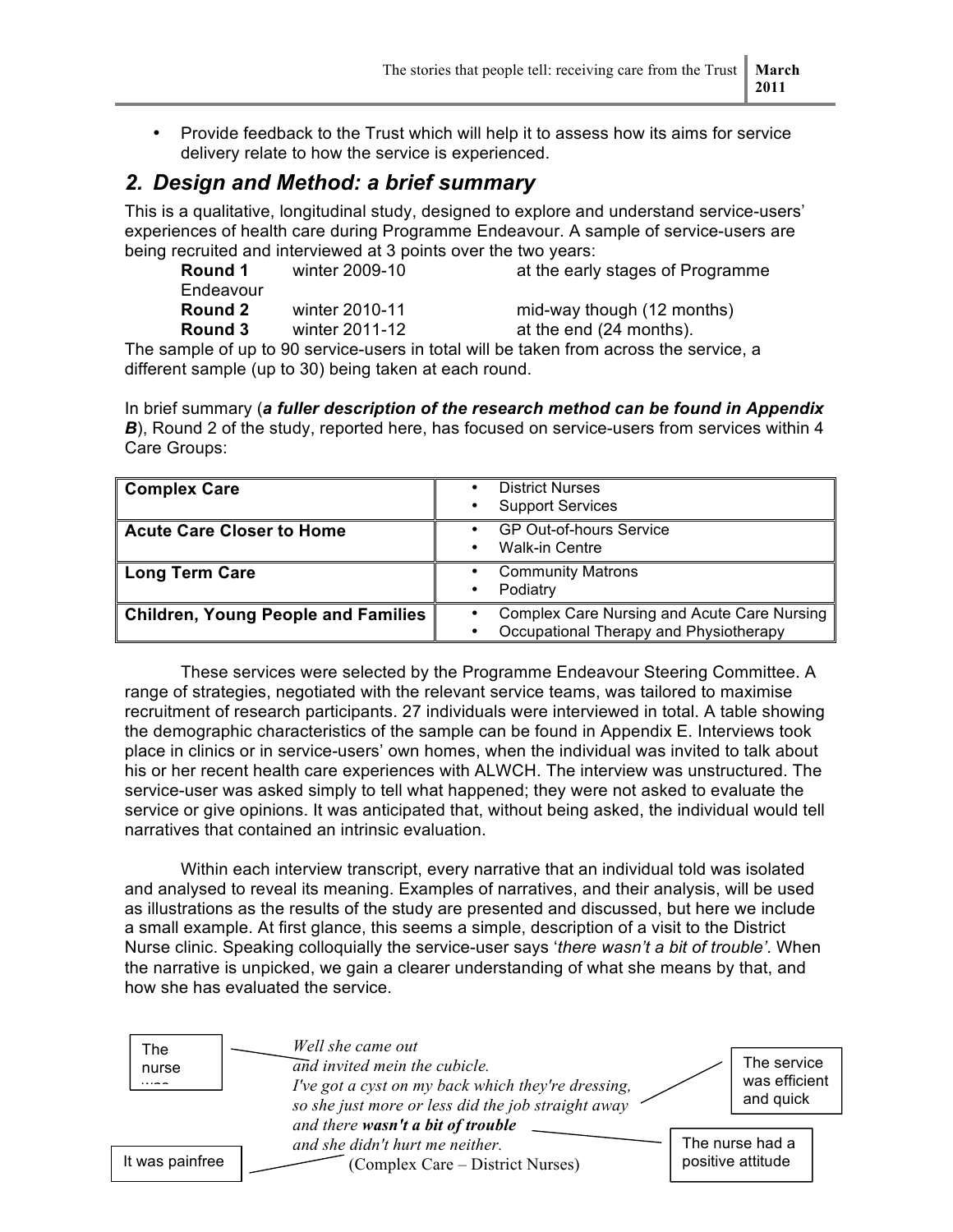A single interview could provide up to 12 short accounts of health care episodes, with as much detail as the service-user chose to tell. In this way the experience of receiving health care, in all its everyday detail, could be better understood.

### *3. Findings*

#### **3.1. PART 1: How do people experience the services?**

The narratives that people told were very human stories, describing and making comment on the services they had received, and their encounters with health care professionals. What emerged for us, in a powerful way, during analysis, was that these were stories about health care being delivered within the context of relationships. As human beings, the way in which we relate to individuals and services shapes our expectations and our experiences. We found that people had attitudes towards and something to say about their relationships and interactions with individual health care workers, the service provision and the health service and health care in general.

Each Care Group will be presented separately below, each section being organised around these four questions:

- *What makes a good health care worker?*
- *What makes a good service?*
- *How do patients relate to the health service and health care generally?*
- *What makes a less than perfect health care experience?*

The answers to these questions will be drawn from the analyses of the narratives of the people that we interviewed, and they will be presented as a synthesised narrative, capturing the essence of what was said. The first person statements are **not** direct quotes from the participants, they are constructed paraphrases, based on an interpretation<sup>3</sup> of the meaning of a narrative i.e. each statement is a summary of at least one person's experience of receiving care. Where more than one person had a similar experience, these are captured in one statement.

The paraphrasing serves to *distil the essence* of what has been said and also serves to protect the identity of the narrators.

**Note 1)** the interviews did not contain these questions. These questions are being used here as a simple framework to present the findings. This framework has arisen inductively out of the analysis of narratives. The reader will find that some of the questions are not addressed for some of the services, because the issue did not arise.

**Note 2)** there is no claim made here that the people interviewed are representative of the total population served by ALWCH. These narratives represent the voices of some of the recipients of care in the last 12 months, who each have something legitimate to say about what the experience was like. They are our mystery shoppers.

 $3$  Measures taken to enhance rigour in the study, and to verify interpretations are shown in Appendix B.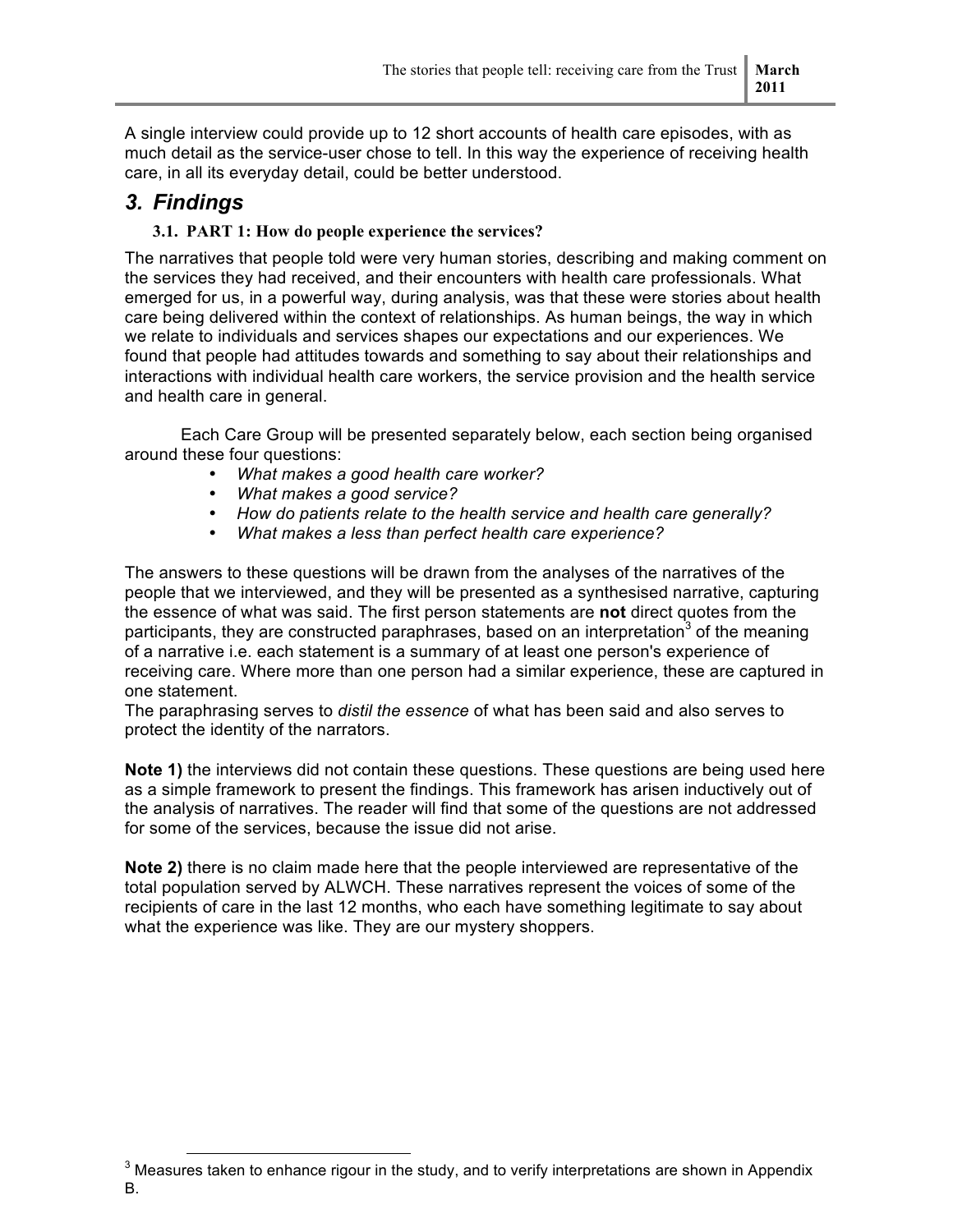#### **3.1.1.Complex Care - District Nurses**

30narratives, told by 10 people, were analysed. These tended to be quite short interviews, because they were obtained in clinic areas (for sources of recruitment see Appendix D), after people had been seen by a nurse. The overall picture is very positive.

#### **What makes a good District Nurse?**

*the girl that I've actually seen today, the nurse, she remembered me from before, which was very nice. Hundreds of patients she must see but she remembered me, and it was very nice. And again, very, very efficient, very nice, it's good. You don't feel as if you're just a number and you're in and out.* (CC11)

Some of the complex care service-users were very clear in their narratives about what good qualities individuals in the District Nurse team have. They are captured within the following synthesisedvignette of a 'good' nurse, made from the analysis of the narratives:

#### *A 'good' District Nurse*

*S/he makes me feel like a unique human being, s/he remembers me from last time and s/he seesme as a whole person. S/he looks beyond my immediate medical condition; s/he understands how it might impact on my life. I trust her/him to tell me the truth. S/he is efficient and quick and will try to make sure that the procedure won't hurt. S/he makes it clear that it is no trouble to treat me.*

#### **What makes a good District Nursing service?**

Again, there were a lot of positive narratives told about encounters with the service. These far outweighed the negative comments. The essence of the positive stories that we were told is captured here, in this synthesis:

#### *A 'good' District Nursing service*

*The service is very professional; the nurses are skilled and know how to look after my complex needs. They try different treatments to make mebetter. I'm not afraid of coming to see them;they have helped me overcome my fears. I respect them; they have a good attitude, they are friendly, they put you at your ease and tell it you straight. I like it that they give me information and help me to feel in control. They are quick, thorough and efficient, but they are there to give me emotional support, when it is needed. You can talk to the nurses like talking to a friend – you know you are in safe hands. I have appreciated having continuous care from one nurse.* 

*They are a good team, they all work together, and they will go that extra mile for me, making sure that I have the means to get home safely, or making sure that I have their phone number.*

#### **How do patients relate to the health service and health care generally?**

This was an unexpected feature of some of the narratives that people in more than one Care Group told us. Two individuals in the Complex Care Group talked about events that clearly displayed their views about the National Health Service and health care and how they felt one should relate to it. Clearly this does not represent the views and values of all, but this is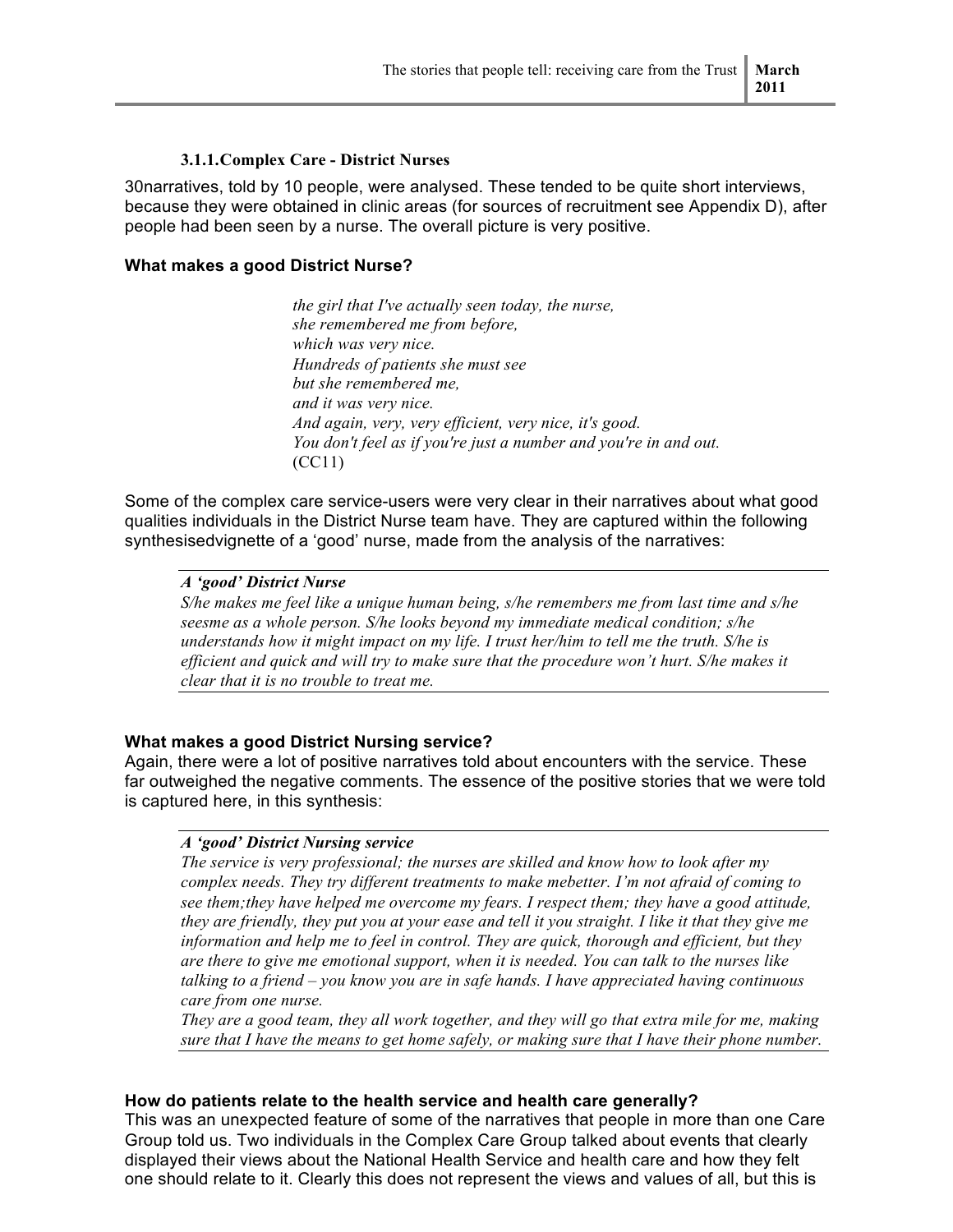a perspective that a patient can bring into his / her own health care situation, and which has a bearing on it.

#### *Relating to the Health Service and health care*

*As a patient, I have a responsibility to help the throughput of care, and not to waste time. The staff have a hard job, and if I can lighten their load with a joke or two, then I do. A bit of banter and friendliness help make the whole experience better for everyone. If my own appointment is delayed then I can accept it, because we all have a duty to recognise that some patient's needs are more urgent. If I could manage my own health care, then I would.*

#### **What makes a less than perfect health care experience?**

Not everyone was completely happy with the service they received. Two people told narratives that found fault with the service. Again, this is a small number, but their narratives, in the context of this project, give them a voice. Interestingly, both people agreed on the first point made in the synthesised narrative below:

#### *A less than perfect District Nursing service*

*They don't really take my personal circumstances and preferences into account when deciding whether to see me at home or in clinic. I wish I could speak up for myself, but it is difficult to and so I feel frustrated. Because I have mobility problems, moving care to a clinic further away is a problem. Also, the cubicles in the clinic don't feel very private.* 

#### **3.1.2.Complex Care - Support Services**

6 narratives were obtained from 3 people, about their encounters with the reception staff in the District Nurse clinics. These were predominantly positive stories. The service-users told narratives about the service, rather than particular individuals.

#### **What makes a good reception service?**

*Because I see Dr Z so I have to ring there and they're very pleasant, very helpful and they always try to get me in, Especially if I feel worse than what....you know sometimes you need a doctor and sometimes they say, 'oh we can 't get you in until such a day' and I just say, 'well, I don't feel a bit well and I'm living on me own', ' right, come in Mrs X'.* (CC7)

Inevitably, encounters with reception staff are short, and sometimes over the telephone. People seem to be very clear about what makes a good reception service.

#### *A 'good' reception service*

*The reception staff are pleasant, helpful, flexible and sensitive to my needs, even when they are having computer problems. When one of my appointments had been made in an unusual way, it wasn't awkward, it was no trouble and everything ran efficiently.*

#### **What makes a less than perfect health care experience?**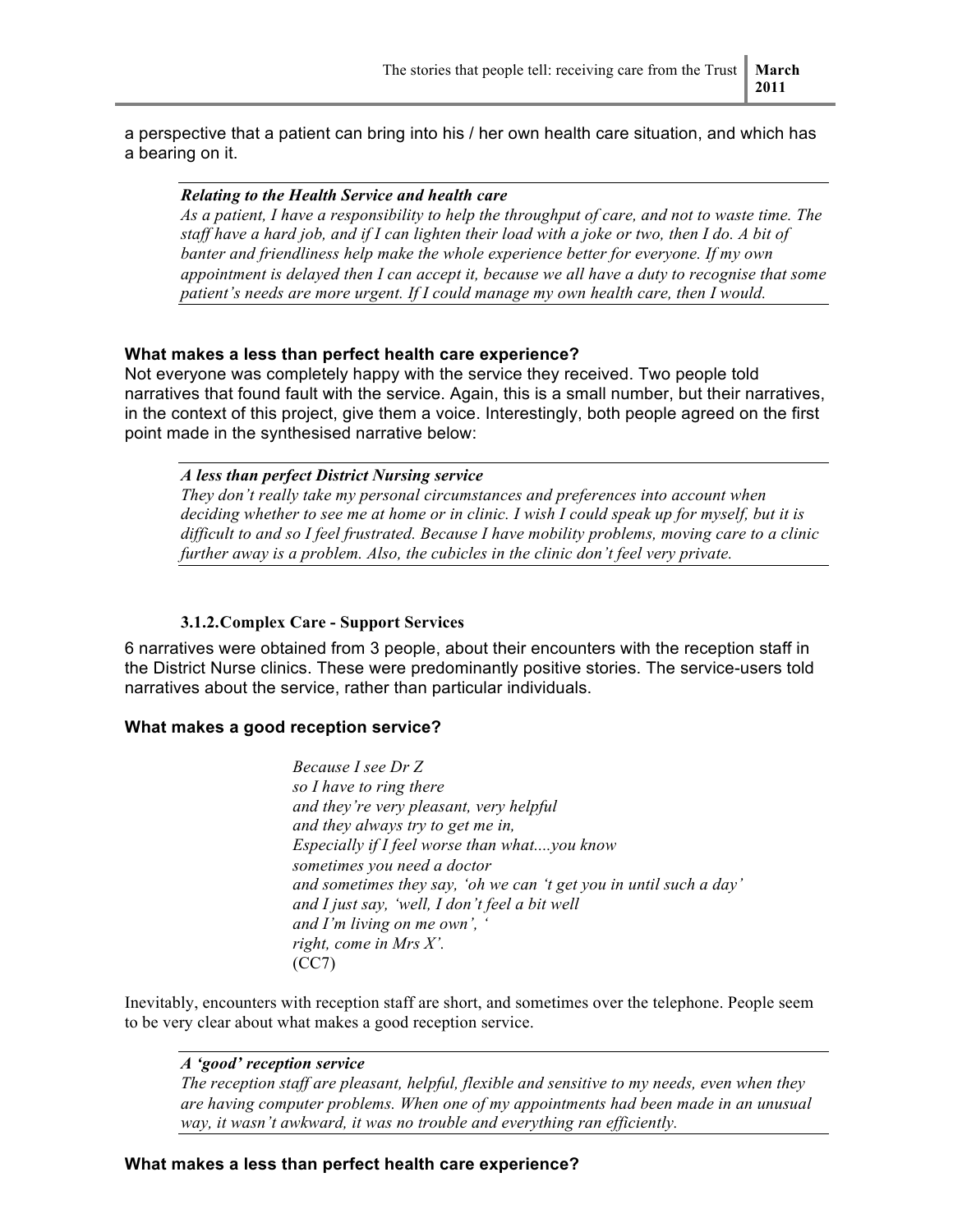But there are occasions when things run less smoothly, and people have told more critical narratives, as illustrated here:

#### *A less than perfect reception service*

*When I try to make an appointment by telephone it is so frustrating to get an answering*  machine all the time. Also, once, when the service was moved about, I was told to go to the *wrong place for treatment.*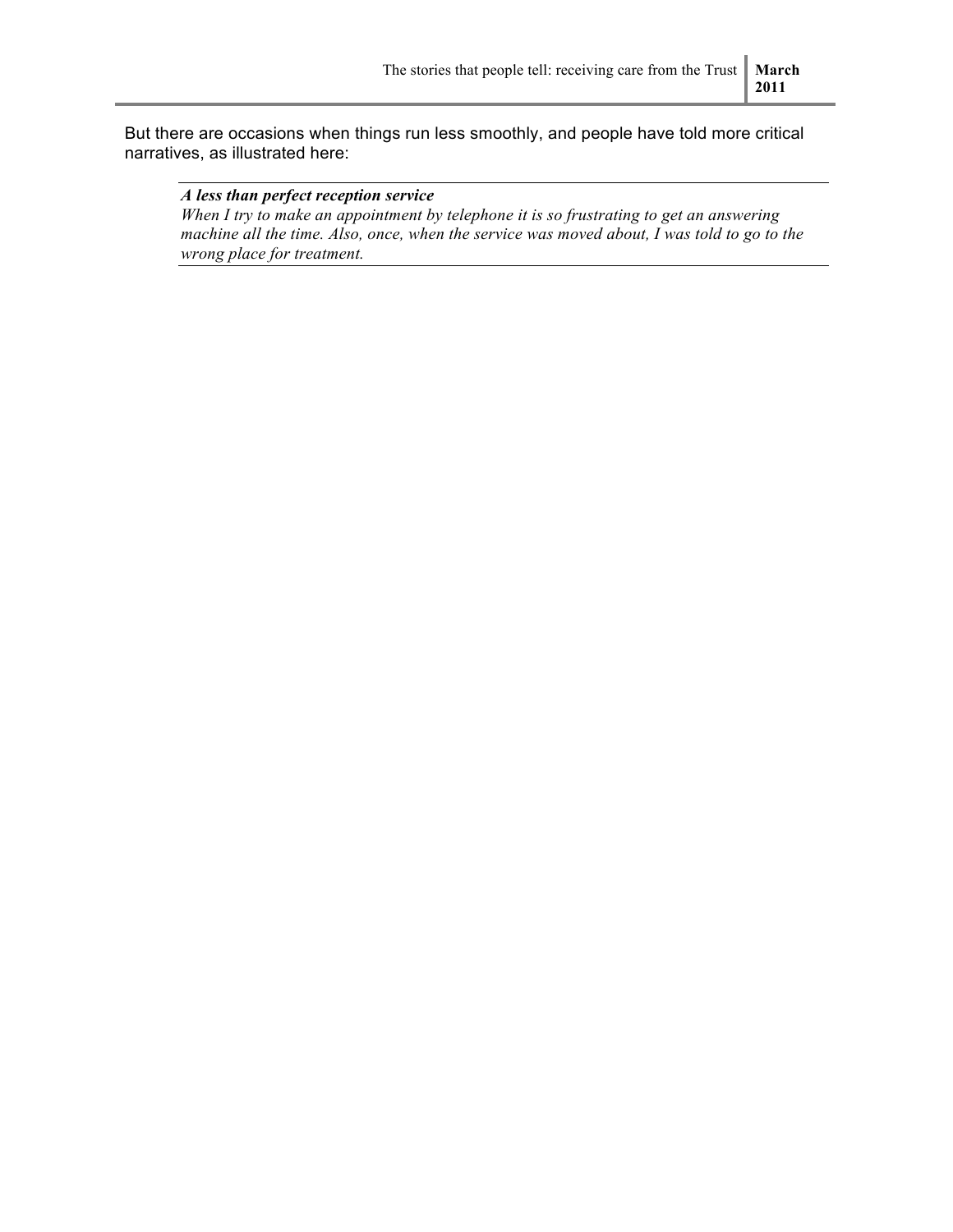#### **3.1.3.Acute Care Closer to Home - GP Out-of-hours surgeries**

16 narratives were obtained from interviews with 5 people, who were all interviewed after they had attended the surgery, except one, who preferred to be interviewed in her home. The service-users' tales about their health care experiences were largely positive and we speculated whether this might be because, between seeing the doctor and being interviewed, little time had passed in which to reflect upon what had happened. This possibility was offered some support when the one individual interviewed at home gave a more critical account.

#### **What makes a good health care worker in this setting?**

The experience of attending an out-of-hours surgery is affected by the reception staff and the doctors. There were several qualities highlighted in the narratives that people appreciated, brought together here.

#### *A 'good' receptionist*

*The woman who answered the telephone was really helpful and polite – she answered quickly, gave us all the information we needed and told us to come straight away. This was better than expected. She was very considerate; she listened carefully, and then offered me the option of a home visit.*

#### *A 'good' doctor*

*The doctor was thorough, nice and helpful and also included me in her/his thought processes – s/he explained everything s/he was doing. S/he gave me time, and treated me like a special individual, not just anyone. S/he has a joke and treats you like you're human.*

#### **What makes a good GP out-of-hours service?**

A visit to this service is often made in response to a sudden need, and so the issue of how to access the service was the main focus here, mentioned by several people, usually positively, but not always.

#### *A 'good' GP out-of-hours service*

*I woke up ill and I was pleasantly surprised to find that accessing the service was so quick and easy. It is easier than accessing my normal doctor. Also, once in the surgery, I didn't have to wait long.*

#### **What makes a less than perfect health care experience?**

4 narratives were told by one person who found the experience of accessing the service, waiting to see the doctor and then seeing the doctor unpleasant. This individual is an exception amongst the other more positive accounts. She had had time to reflect before telling her stories, and had clearly visited the service more than once. These are not her actual words, they are a synthesis, made from the analyses.

#### *A less than perfect visit to a GP out-of-hours surgery*

*The first time I used the service I was told I should have telephoned ahead of my visit, but this wasn't made clear on the web-site. The second time I went, I phoned ahead and was only asked for my name – it doesn't makes sense to me. The wait in the waiting room can be very long and stressful. I can't make sense of what is going on, how long my wait might be, who all these people are and what they are doing. The staff make no effort to explain what is happening. One of those rolling displays would help to give information. The reception staff*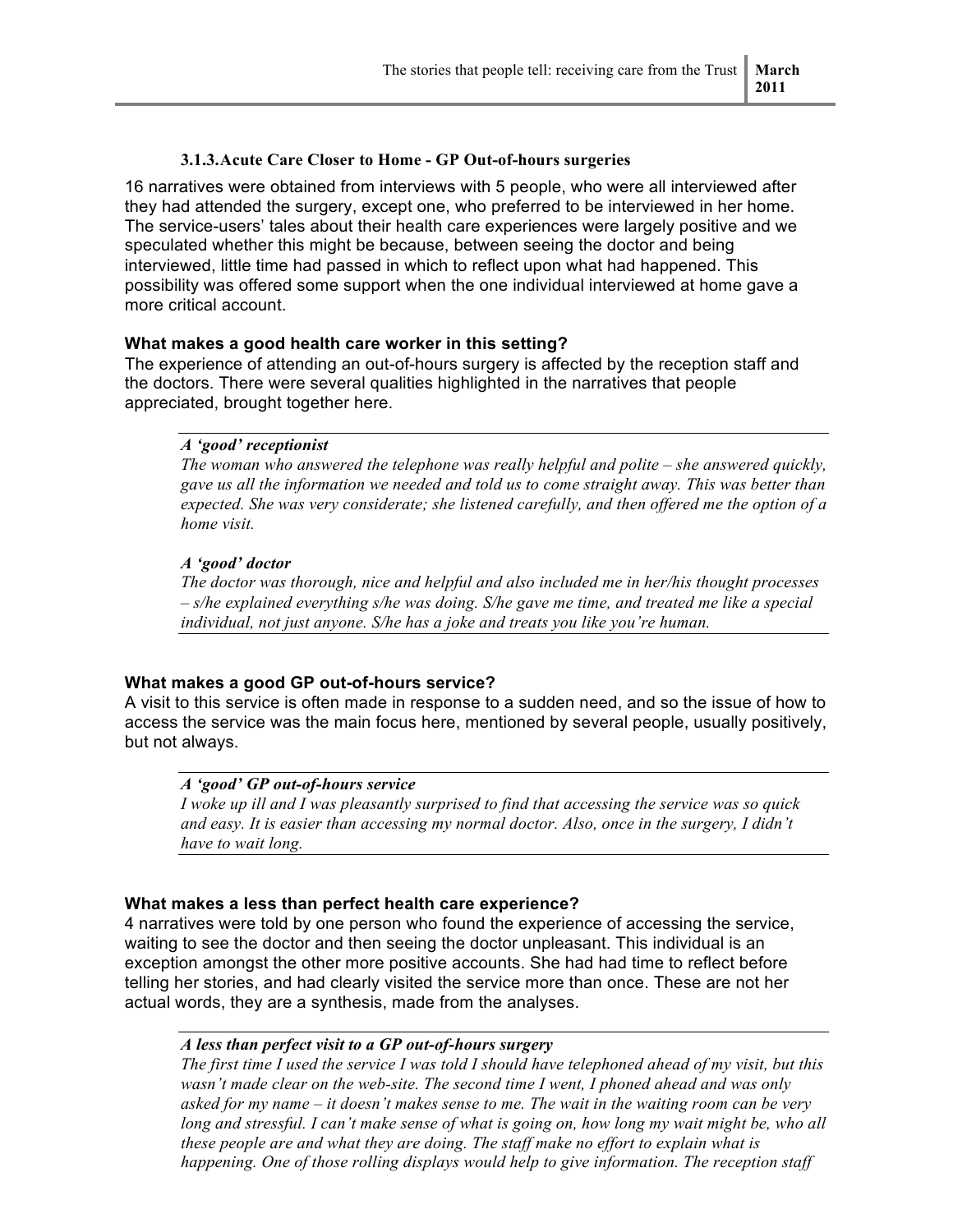*don't think it's their job to make the waiting room less stressful. Also, I hate it when the GP doesn't introduce him / herself.*

#### **3.1.4.Acute Care Closer to Home - Walk-in Centres**

7 narratives were obtained from interviews with 3 people who had attended a Walk-in centre.The interviewees gave mainly positive accounts of their experiences, although we must note, as in the previous service, they had had little time to reflect between using the service and being interviewed. Only one negative story was told.

#### **What makes a good health care worker?**

One narrative was told that related to the personal qualities of the staff in the Centre.

*A 'good' health care worker People here are friendly and down to earth. They aren't snobbish and they make you feel at home. They call me 'love' and I like that, it's part of Lancashire.*

#### **What makes a good Walk-in Centre service?**

The service was seen very positively and was regarded by two people as being better than their GP service.

*A 'good' Walk-in Centre service*

*I got a better service here than at my GP and I'd have to wait 3 weeks to see a District Nurse. I was seen sooner than I thought, and she was more thorough than I expected. The staff were professional; they knew what they were doing. The service is speedy, attentive and polite.*

#### **What makes a less than perfect Walk-in Centre experience?**

*We had a couple of hours to wait and then we were shown into a little cubicle and the treatment we got was fine It was just the waiting time was a lot and it added to the discomfort*

*I know the waiting area was crowded and some of the people were a bit loud and… …at some point it was a bit uncomfortable, you know… … with the actual people who were there, waiting… It was a night appointment… …and it was a bit uncomfortable*

*but I didn't have any choice in the matter, you know, she needed attention and you just wait* (ACCH 3b)

This was the only narrative which told a less than positive story.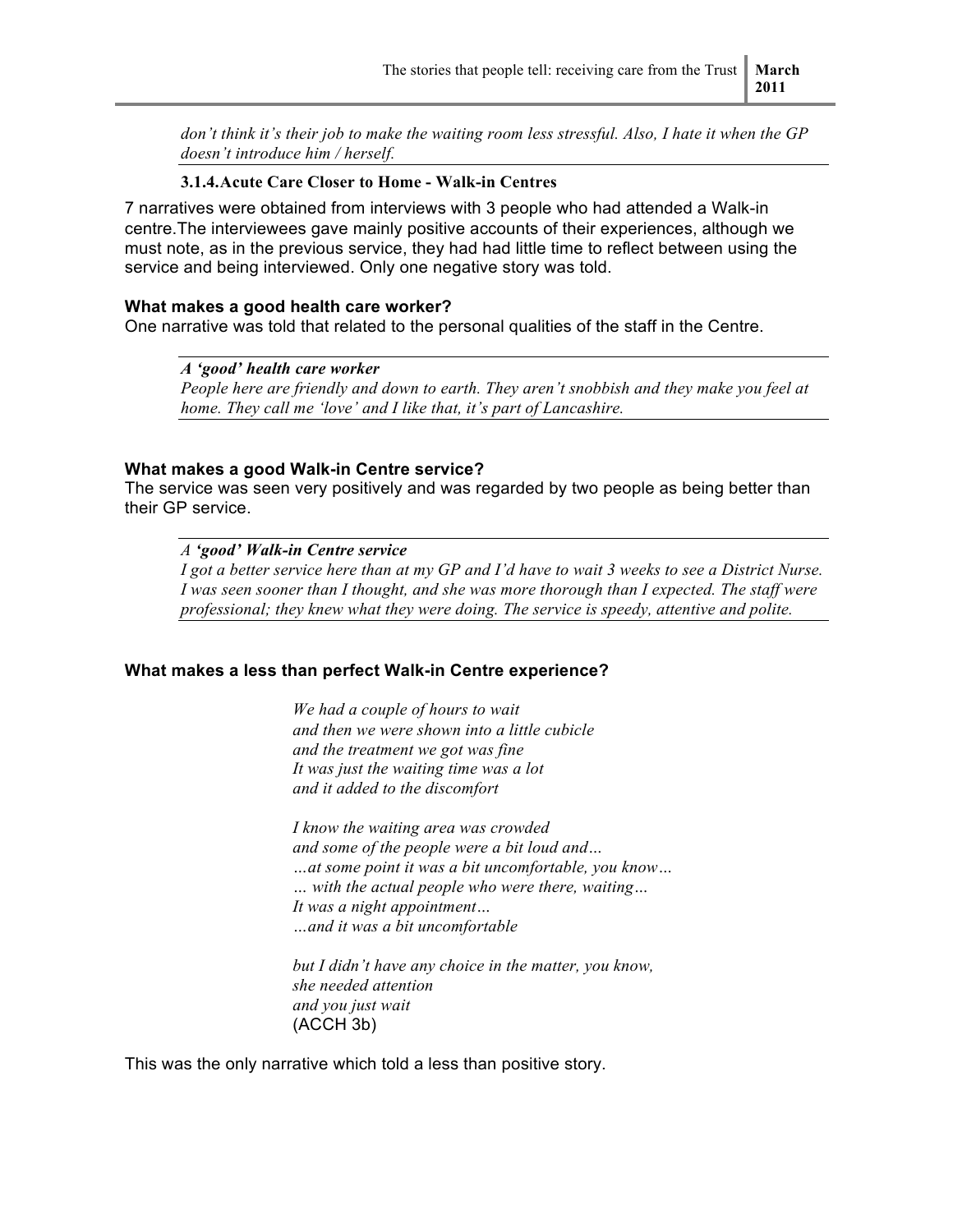#### **3.1.5.Long Term Care - Community Matrons**

No service users were recruited to the research via the Community Matrons service.

#### **3.1.6.Long Term Care - Podiatry**

25 narratives were analysed, obtained from one hour interviews with 4 service-users. Each of the service-users told a variety of narratives, including very positive ones, and some negative ones. The positive ones tended to focus on the good relationships with friendly staff, and the efficacy of the interventions they received. The negative narratives were varied, but several of them featured problems that the interviewees perceived, with changes in the podiatry services.

#### **What makes a good podiatrist?**

All of the service-users described good relationships with the podiatry staff. The qualities which are valued are presented here, in this synthesised narrative.

#### *A 'good' podiatrist*

*I find that I can have a nice chat or a bit of banter with the podiatrist while s/he is working on my feet. We have a good rapport and s/he is a good listener. S/he shows interest and makes me feel special. I have liked it particularly when I have had the same podiatrist over a long time, providing my long term care. I didn't mind it when s/he had to change an appointment once, because s/he was so polite about it.* 

#### **What makes a good podiatry service?**

The relationship with individual members of staff is important, and clearly impacts on the service-user's experience of the service, but a wider eye is cast across the service, also. These are some of the things that make a service valued by the service-users, presented in a synthesised narrative.

#### *A good podiatry service*

*The service makes a difference to me, it provides relief, and I'm pleased because they notice problems that I wouldn't see myself. In fact they definitely do the job better than I do, or my daughter! I have found the service to be very flexible, accommodating my needs, for example when I need a particular appointment time. These things make a difference. It doesn't matter to me if I have to wait to be seen, because the work of the podiatrist is effective.* 

#### **How do patients relate to the health service and health care generally?**

*obviously you expect to wait. I mean when I went up to Hindley, I waited. You know I mean obviously if you've got one in front of you, you perhaps might have to wait ten minutes or whatever. But in general, I think that's quite acceptable in any sort of National Health, yes excellent, I think it's very good.*  (LTC6)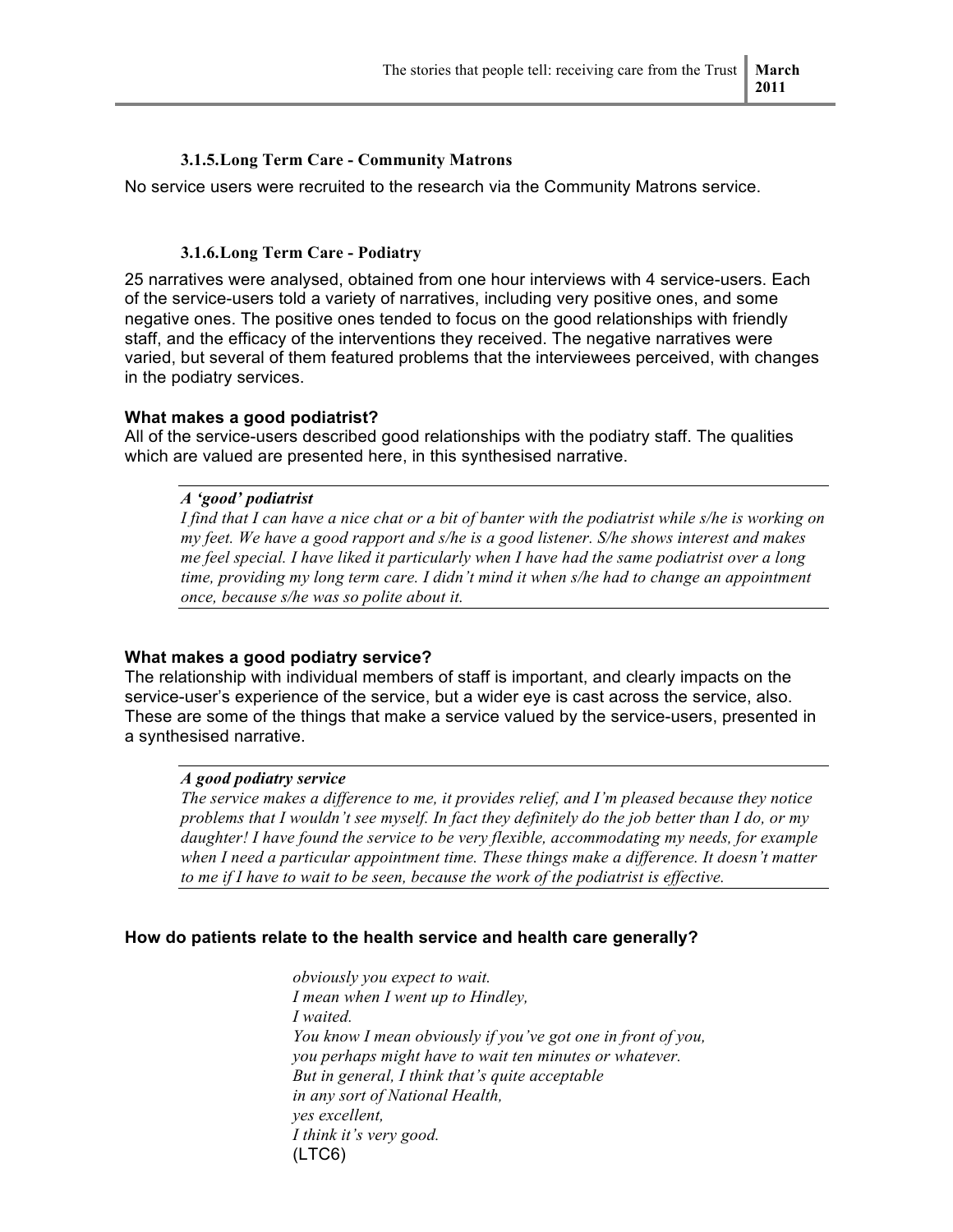In more than one interview across the Care Groups people mentioned having to wait to be seen, but this was usually (not always) noted as acceptable. In the synthesised narrative below, comments from three different people are brought together.

#### *Relating to the Health Service and health care*

*It's a good service, and I don't mind waiting for my appointment, because it is the NHS. People get given health advice, but if we are honest, we don't always follow through on it, even though we might have intended to.*

*I think they are reducing services, but I think they should be focusing on preventative health care, not waiting for problems to arise.*

#### **What makes a less than perfect podiatry experience?**

There were several concerns about the podiatry service, some of them related to service changes that had happened or were anticipated. They are brought together here:

#### *A less than perfect podiatry experience*

*I found that changes in how the podiatry service operated confused me, and the continuity of care that I had from my podiatrist was broken. I had to choose between the podiatrist that I had been seeing for a good number of years, and one that was nearer home. The new system of having them moving from clinic to clinic makes them less accessible and appointments less certain. I used to have good care, but I now feel abandoned.I'm worried that the standard of my care is being reduced, and that I won't get such a good service from the community podiatrists.*

 *Also I need clearer information. If I'm not given clear information, like names and phone numbers, then I can't phone about appointments, especially if I forget things and if the service moves around.* 

*Also, I sometimes worry that standing with bare feet on the floor in the clinic, I might catch an infection, though I haven't said anything to the podiatrist, who I really like, I don't want her /him to think I'm criticising her / him.*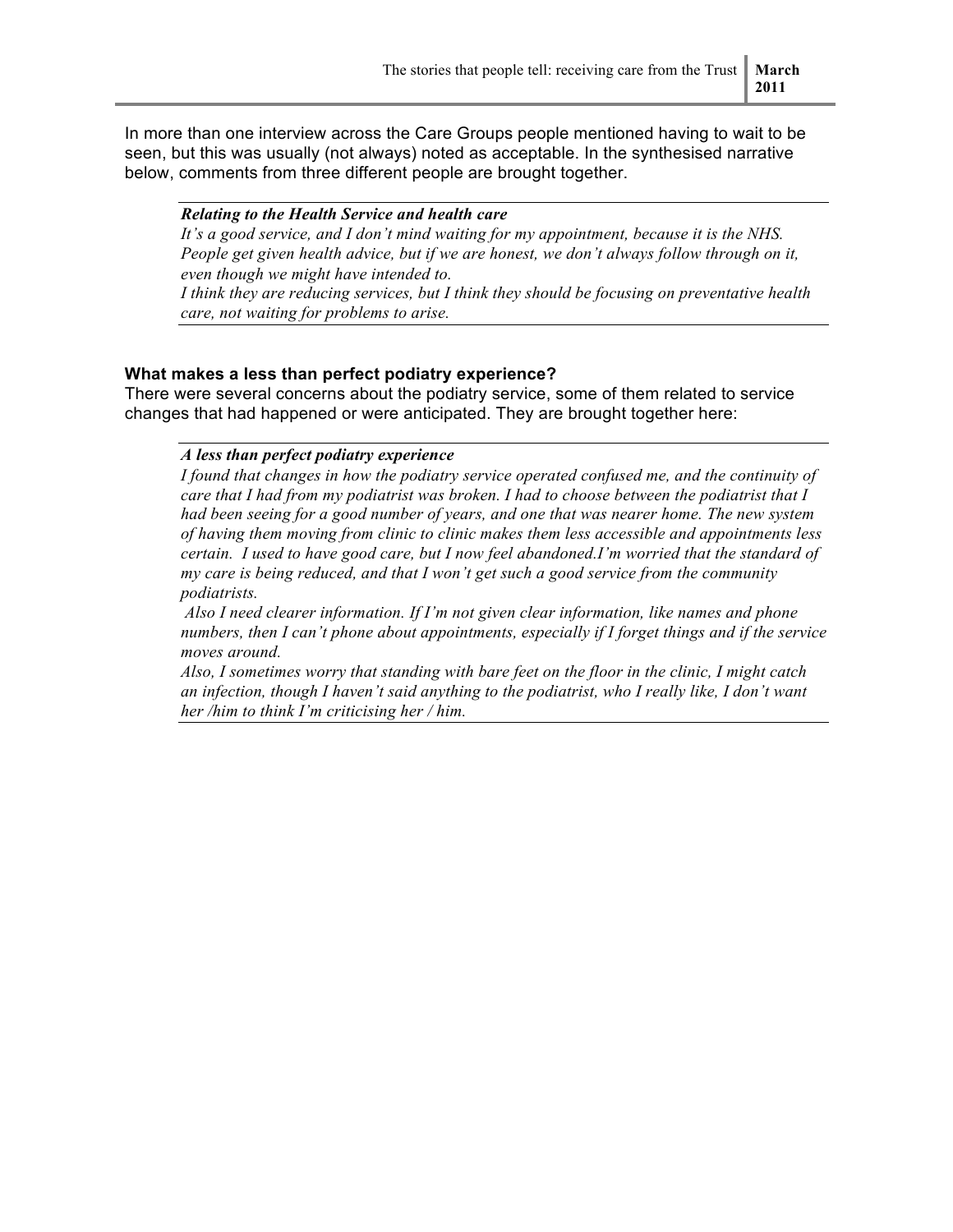#### **3.1.7.Children, Young People, Families - Complex& Acute Care Nursing**

8 narratives were analysed, taken from interviews with 2 people. The interviews were carried out with the mothers of children who had received care from the service, in their own homes. The narratives that were told, and, indeed, the interviews as a whole, were very positive.

#### **What makes a good nursing service?**

The interviewees tended to speak about the 'team' or the 'service', rather than individual members of staff (as we found in podiatry, physiotherapy and District Nursing), so we do not get a picture of a good children's nurse, so much as a good service. Here is the synthesised vignette of what makes a good service, constructed from the experiences told in the narratives.

#### *A goodnursing service*

*The nurses have been magnificent. They have helped me to make some extremely difficult decisions by giving me emotional support as well as all the information that I needed, and they gave me practical help, quickly and efficiently. Their help was delivered as and when I needed it. They made me feel important and treated me respectfully, like an equal partner. The nurses were flexible. They were willing to adapt what they had to offer to fit in with my needs. I trust them enough to leave my child with them.* 

*They are great problem-solvers. They help to find solutions to problems, and then they move into action to put the solution in place quickly. I have seen them do this even when there has been a shortage of resources or staff.*

*The nurses are great when they visit. They help me to relax, because they know how to deal with my children, and with my own anxieties. Sometime I have worried that they will judge me as a bad mother, but they have understood and reassured me. They explain what they are going to do and they ask permission to do it. They make sure the problem is resolved before leaving us.*

#### **What makes a less than perfect health care experience?**

Only one small narrative was told that had a negative connotation, but, in fact, this was told in order to illustrate how well the nurses coped with the problem.

#### *A less than perfect health care experience*

*Sometimes there is a problem with a shortage of equipment, but this is the fault of the system, not the nurses. The nurses do everything they can to make sure it doesn't affect us mothers.*

#### **3.1.8.Children, Young People, Families - Occupational therapy & Physiotherapy**

3 people volunteered to be interviewed about these services, and we extracted 22 narratives from the interviews. In general very little was said that was negative. Two people in particular were very happy with the services they receive. The third expressed some unhappiness and frustration in her narratives, mainly with the orthotics and appliance service. Although this service was not part of the focus for this round of the study, we have included the analysis of her narratives here, for information.

#### **What makes a good physiotherapist?**

Here, in this synthesis, some of the narratives painted a very vivid picture of the personal attributes of a physiotherapist that are valued.

#### *A 'good' physiotherapist*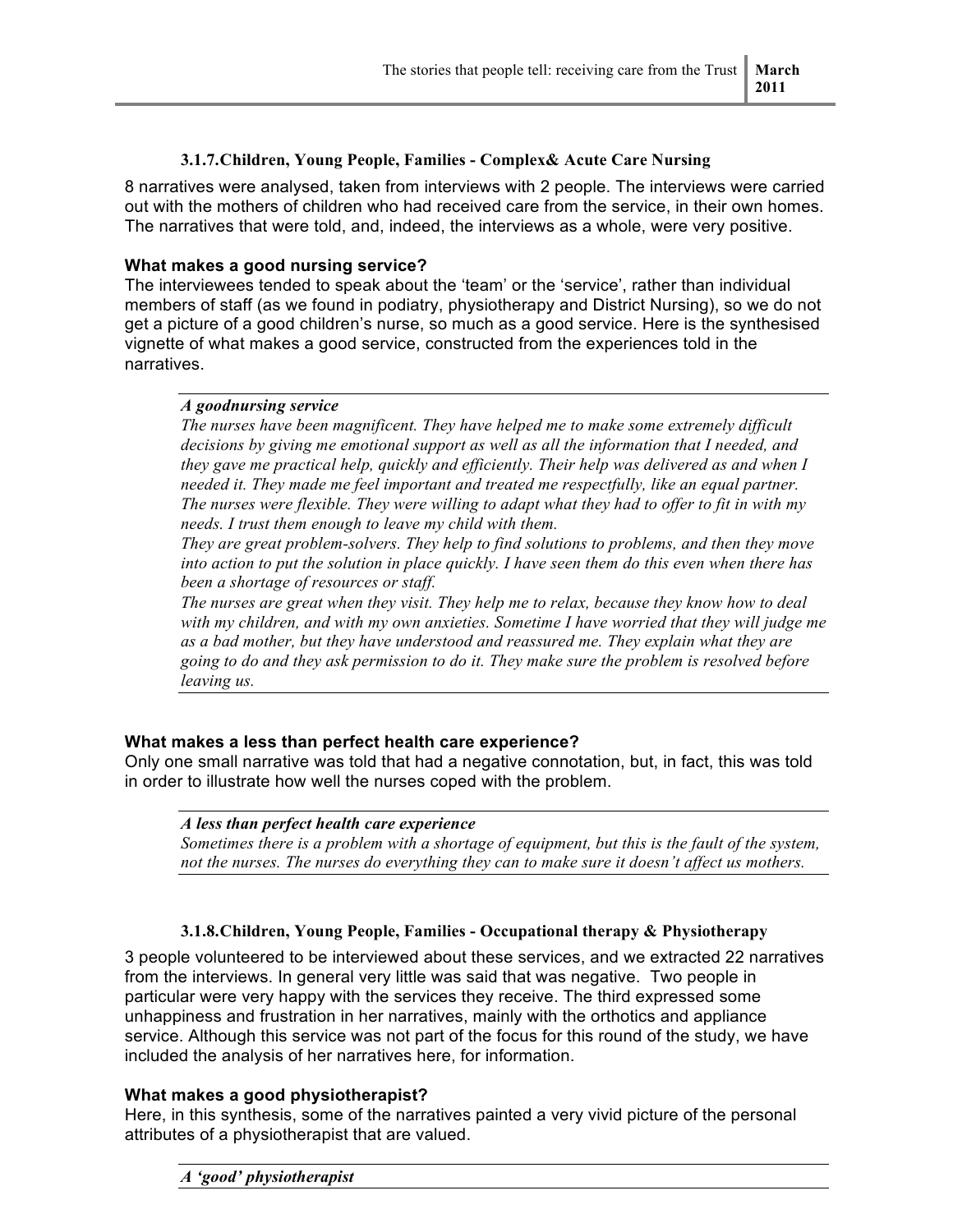*When we are anxious she<sup>4</sup> makes the whole situation less daunting. She talks to my child, and talks to me, so we feel welcome and comfortable. My child gets a bit fed up of seeing doctors and nurses, but the physiotherapist makes her feel special, so she loves coming for her treatment. The physiotherapist does the routine treatment well and she finds solutions to problems that crop up, but she also has additional skills that make my child love going to see her. She is like a friend; she comes over to chat to my child if we bump into her socially. She does not just provide a professional service; she is a good human being. My child loves her.*

#### **What makes a good occupational therapy and physiotherapy service?**

*She used to go to a session once a week for a few weeks; I think it was for about six/eight weeks. Intensive sessions; she used to go for about an hour and do things …* 

*simple things like fastening buttons and coats, and things like that, and it used to drive her up the wall that she couldn't fasten her own buttons.* 

*She'd literally … she got to the stage where she wouldn't wear anything that had got buttons on it because she couldn't fasten them.* 

*And she got so frustrated with it so the day she managed to fasten a button, it was like her birthday party.*

*It's just little things like that that make a big difference to her. She can't do laces; she struggles with laces no end, but these days there's a lot of Velcro shoes, and things like that, so it's not as important. But the button thing, it was just great.* (CYPF3)

When occupational therapy was featured, the narrative tended to focus on the service, rather than the characteristics of an individual. Here is the synthesised vignette.

#### *A 'good' occupational therapy service*

*We have a long term relationship with this service, and it keeps my child 'ticking over' in terms of meeting her needs as and when they arise. When there is a problem, the occupational therapists are responsive. I have found them to be flexible, fitting in with my needs. They have an easy interaction where me, and my child's thoughts are central to treatment and decisions. They interact well with the medical treatment. Appointments are timed to fit in with botox injections, to facilitate treatment.*

 $4$  Although the physiotherapist and the child are not necessarily female in these narratives, the female pronoun has been used to avoid clumsiness in sentence construction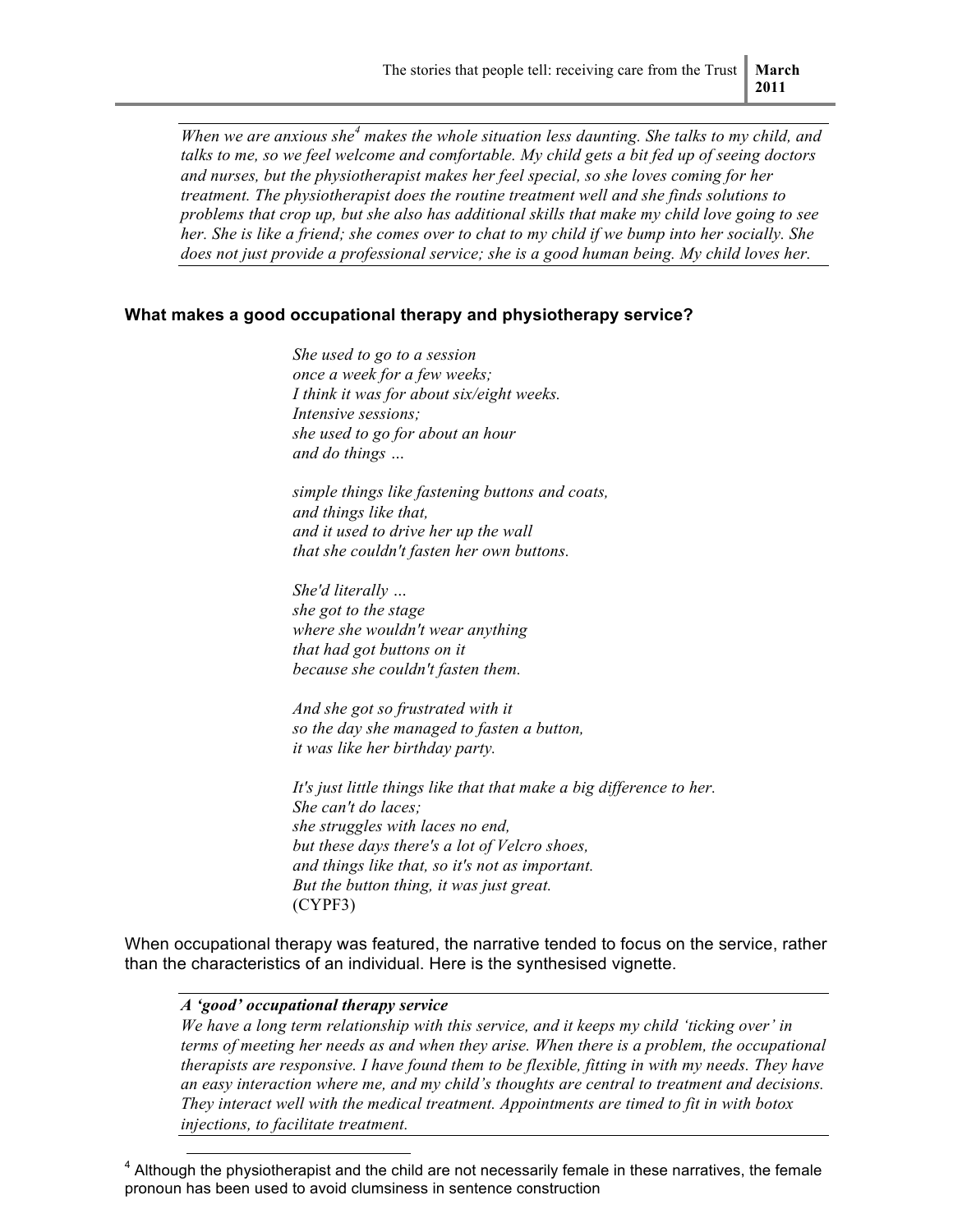*Occupational therapy has had a big impact on my child's life– it's the little things, like learning to fasten buttons, that can lead to independence and empowerment. They have started a group for young people to learn new skills and become more independent, and I think this is a great idea.* 

#### *A 'good' physiotherapy service*

*In the long time in which my child has been attending, s/he has only had three physiotherapists. They tend to stay a long time, and I have appreciated the continuity of care and the relationships that we have built. The two that left, left for very good reasons.*

#### **How do patients relate to the health service and health care generally?**

Only one short narrative had anything to say about this topic.

#### *Relating to the Health Service and health care*

*As a parent, I think that I have an important role to play in making sure it all runs smoothly by co-ordinating appointments etc.*

#### **What makes a less than perfect health care experience?**

One or two narratives were told that had small criticisms of the service. One interviewee wanted to share her stories about the orthotics service, and although we were not asked to focus on this, we have included it, for interest. This is one mother's perspective, summarised.

#### *A less than perfect health care experience*

#### *In general*

*The parking at Platt Bridge is a problem, particularly for someone with mobility problems. Also, in relation to therapy appointments, it can be difficult juggling the demands of school attendance, clinic appointments and my child's level of tiredness. Through no fault of my own, we missed an appointment recently and received an impersonal and brusque dismissive*  letter. This was unacceptable from a service with which we have been involved, in such a *positive way, for such a long time.*

#### *Orthotics and appliances*

*I get frustrated when people don't introduce themselves to me and my child, especially when it is not the same person that we saw last time. Also, people have conversations without including us, talking over our heads, even though we have been going a long time. I feel invisible, and it is hard to speak out about this.* 

*It can very difficult to get appointments that are right for us, and getting adjustments to appliances can be a long drawn out affair, what with waiting for appointments to come up. I don't like seeing my child in discomfort during the long time it takes to get things done. Also, I can't understand why, when the appliance is delivered to the appliance office, they can't speed things up by phoning me to tell me it's arrived, instead of sending me a letter.*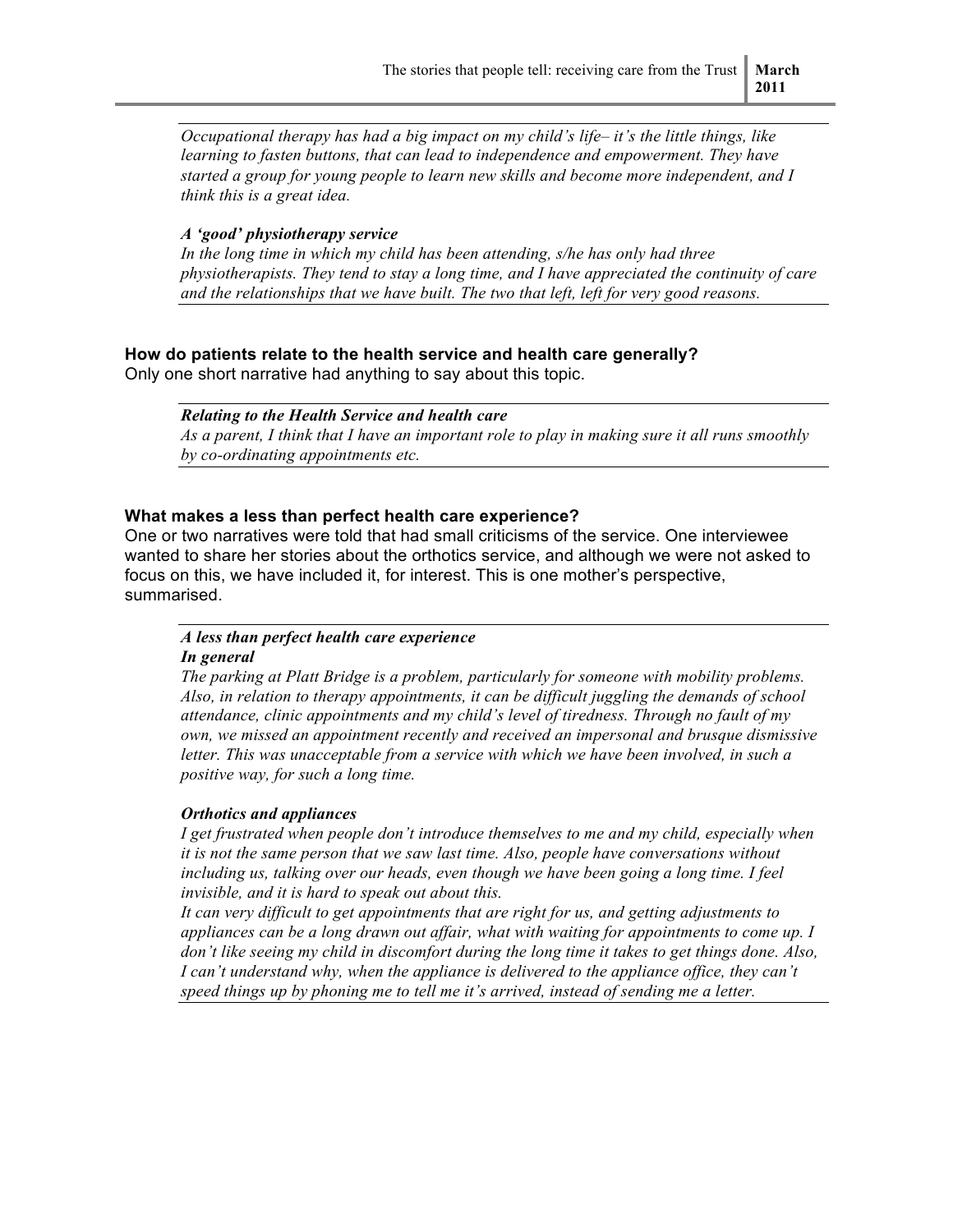#### **3.2. PART 2 – Some interesting themes to note**

As the interview material was collected and analysed, several key issues and questions began to emerge. The analysis was *inductive* i.e. issues were not found because we were looking for them, but because service-users introduced them. The findings are participantled, rather than researcher-led, although some interpretation has taken place.

#### **What do people mean when they say . . .?**

The value of using narratives to understand people's experiences is that we are listening to fine detail, told in the individual's own words. People used words and phrases like 'no problem', 'professional', 'good', 'smashing', 'fab', 'helpful', 'no trouble' and 'spot on' in their stories. These are the word that local people use to describe the service. We can work out their actual meanings, for each individual, by analysing their narratives. This sounds fairly obvious, but the words have a deceptive simplicity until we get some understanding of their use, in context. An example of how meaning can be unpicked was given above, in section 2. Here is another example, in which the speaker, describing a visit to the GP out-of-hours surgery, describes the doctor as 'helpful' – but what does s/he mean by this?

> *It was good. He was very helpful.*

| He explained all the                                                                                        |                        |
|-------------------------------------------------------------------------------------------------------------|------------------------|
| so as he was going through, examining,                                                                      | inclusiv               |
| he was telling her what he was doing and why he was doing it,                                               |                        |
| and then talked through what he thought it was<br>and what he thought it might be,<br>and what we should do | <b>Transparent and</b> |
| and how we should react to it.                                                                              | understandin           |
| He's given us a prescription<br>and been very helpful<br>so, yeah, it's been a really positive experience   | <b>Problem</b>         |
| ACCH3                                                                                                       |                        |

The answer is in the rest of the narrative. 'Helpful' here means thorough, transparent, informative, understanding, inclusive and reaching a solution to a problem. Just what the patient wanted! Unpicking such words has enabled the synthesised narratives included above to be so rich and detailed. It is not enough to say that a service is 'good', the serviceprovider needs to know what this actually means, in order to learn from it.

#### **What relationship do people have with the NHS service providers?**

As in Round 1 of the study, some of the service-users made it clear that they did not regard themselves as being passive recipients of care. Some people regarded themselves as partners in planning and organising their care, and also, in being mindful of the welfare of the health care staff and other service-users. Some people positioned their understanding of their own personal health care experience against their understanding of the purpose, strengths, weaknesses and structures of the National Health Service.

#### **Going the extra mile: making the individual feel special**

As in Round 1, the analysis revealed some impressive examples of health care staff who 'go that extra mile' in providing an excellent service.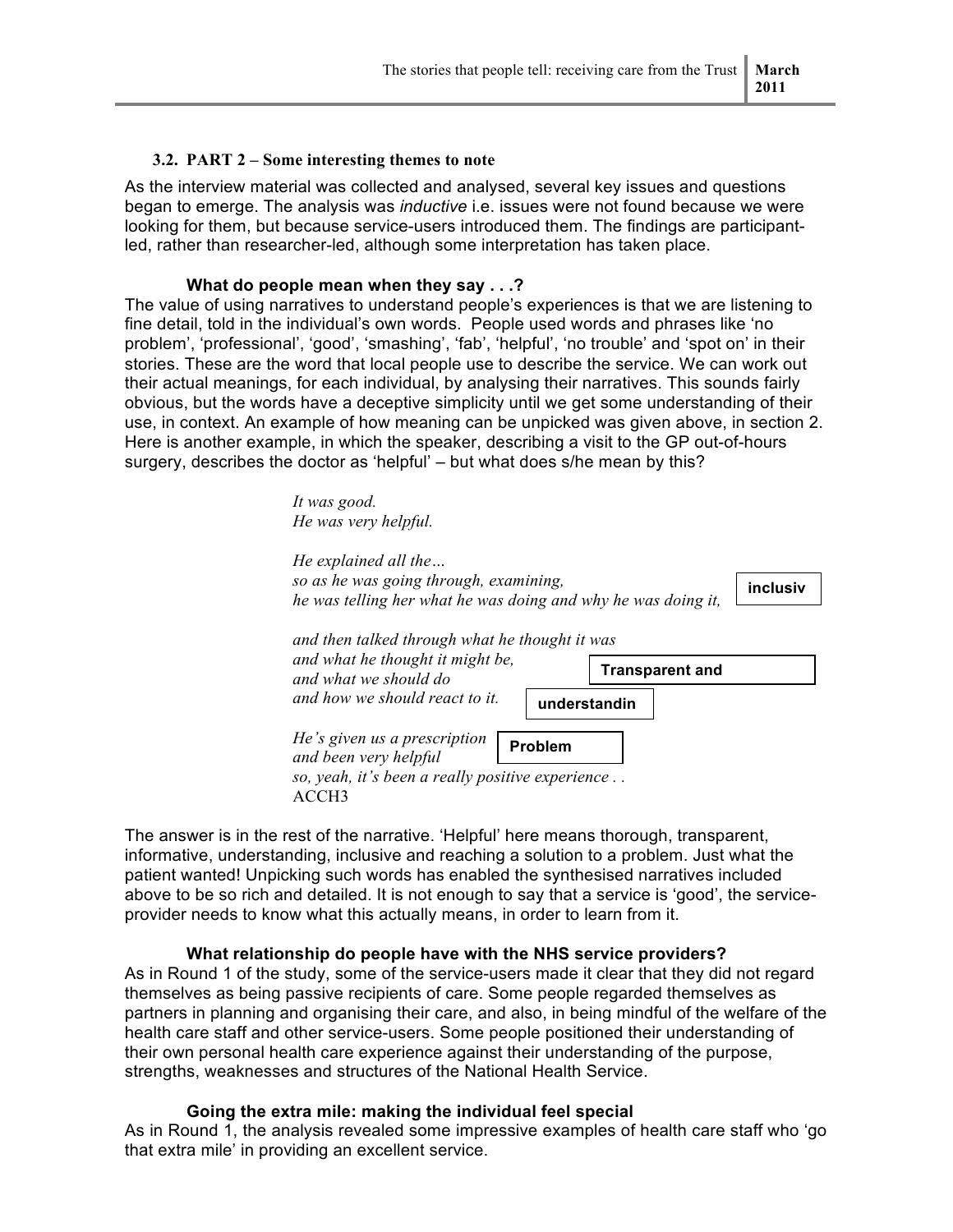*She's just a fantastic person. She does her job really well*

*and if we see her outside of working hours, because I think she's a football fan, just like (my child) she goes up to X and she'll talk to him,* 

*but she's just...I'm not just saying it, she's a really good person.* (CYPF 2 – Physiotherapist)

This appears to contribute to a debate about what is a standard service, and what is exceptional. Is there a tangible difference between providing a service as a 'professional', or a 'human being', or between 'being a professional' and 'just doing a job'? There were several narratives in which people talked about being made to feel special. It was notable that, where the service provision was praised in high terms ('excellent', 'magnificent', 'fab', 'spot on') this was often largely as a result of the personal relationship and interactive skills of the heath care provider, which seemed to overshadow the outcome of treatment, sometimes.

#### **Why don't people speak up?**

 $\sim$  $\sim$ 

*~~~*

Another interesting factor that arose is that, sometimes, when faced with mild (or more significant) dissatisfaction with a health-care experience, people cannot always speak up about it. More than one person told the interviewer about something that they could not say to the health care worker involved. These are direct quotes:

*so I didn't like not to agree to it really,* (CC3a)

*Yes, but not something you've felt able to mention?* (interviewer) *No not really, I just don't bother , . . . . Only that one thing, there's only that one criticism. I don't want to put any extra work on them.* (LTC2)

*~~~ And then you know you feel like saying "is there something I would like to know?"* (CYPF4)  $\sim\sim\sim$ 

Not all individuals are unable to speak up, of course, but there is a point of discussion here, regarding the factors that might send someone home feeling frustrated that they did not mention something that impacted on their experience. The three direct quotes offered here suggest that factors such as politeness, feeling coerced and at a disadvantage, lack of personal assertiveness and not wanting to be a nuisance or give busy people more work might be involved.

#### **Coping with changing services**

It is of special note that the 'less then perfect service' section for podiatry included several mentions of recent service changes. These reactions might be those of people who do not like change, or they might be comments on a service that has become less convenient for some individuals. There was certainly an issue for at least one person about the long continuity of care from his/her podiatrist being disrupted by changes. We note this here because continuity of relationships and the quality of relationships has featured elsewhere in the report.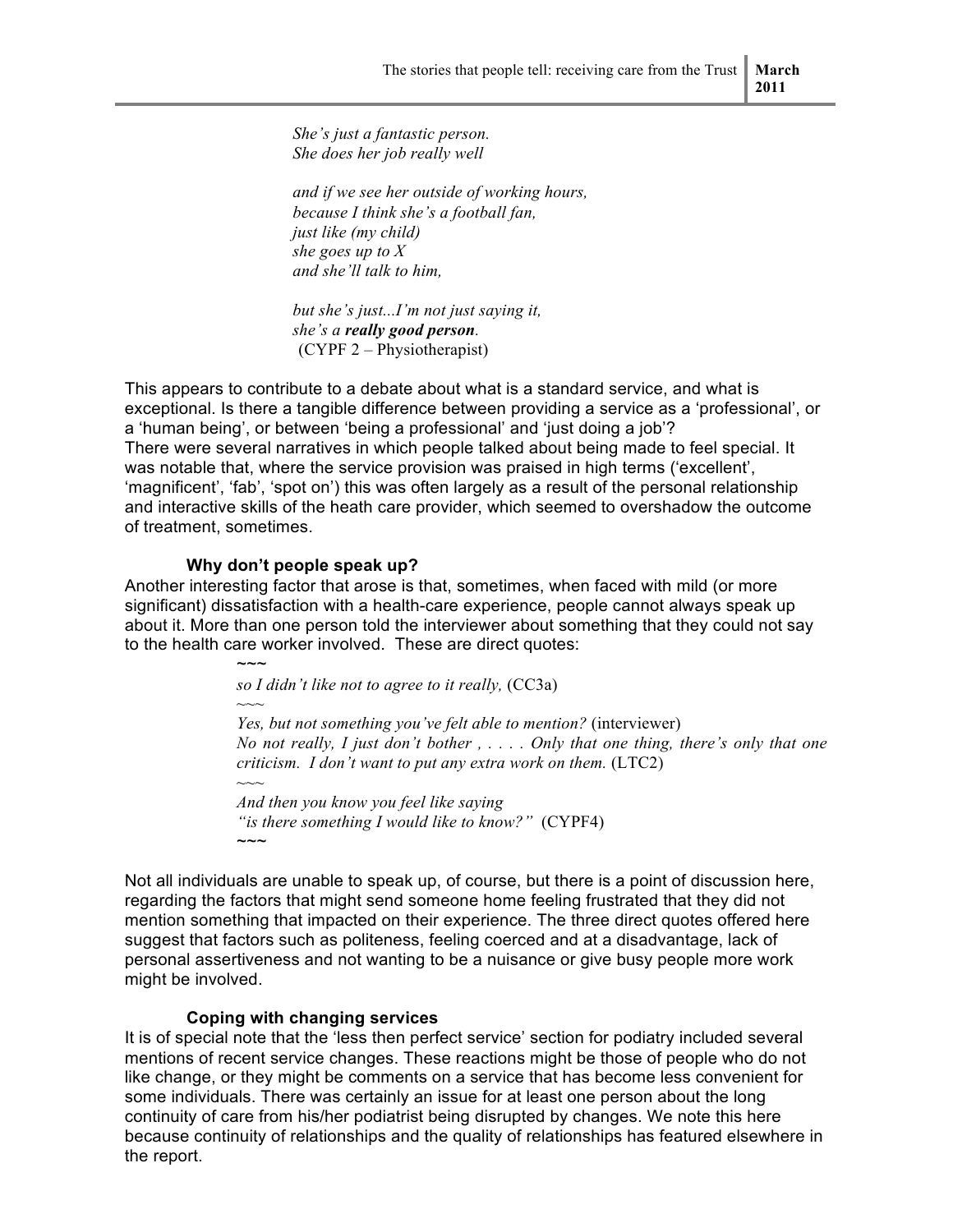#### **Considerations in the research**

- 1) People who were interviewed just as they came out of receiving treatment might be more inclined to be positive about the service they have received. It was notable that most of the narratives we collected at the GP out-of-hours surgery, the Walk-in Centre and the District Nurse clinic were very positive, perhaps because people felt some relief and gratitude following treatment (our speculation). Two people from the same groups, who had chosen to be interviewed on another day, at home, gave longer, more negative interviews, although a third did not.
- 2) This study is not quantitative. The findings are not derived from numerical data. The focus here has been on meaning, detail, depth and context in the narratives that people tell. It is appropriate, therefore, that the data has been gathered from a smaller number of people than one would expect in a quantitative study such as a survey or an experimental trial. As a consequence, it is not claimed that this is a representative sample. Each experience told to us was a unique experience. This report offers our analysis of these experiences as an account of what it was like to be on the receiving end of ALWCH services for these people.In qualitative research findings, we sometimes talk about findings having a 'resonance' for the reader, who can ask themselves, '*does this ring true, is it meaningful to me, given my knowledge of the service?*'

### *4. Discussion and Conclusions*

The findings of Round 2 of the study, offered above, provide rich and detailed material for the providers of community health care. The material has a usefulness in assessing the quality of service provision, and in understanding what it is like to be on the receiving end of care. **At one level** these findings give a simple qualitative evaluation of the services in question. Each service is provided with some rich information about its own provision. **At another level**, some interesting issues arise which can provide a focus for discussion across services, amongst those who strive to provide accessible, high quality services. When shared with service managers and staff the synthesised narratives will have resonance – they are likely to identify issues that they recognise, and perhaps some they have not thought about before.

What these service-users have told us about their positive, negative and neutral experiences of health care offers much to learn from. Within these descriptions of what makes a good health care professional, what makes a good service, how people relate to heath care and what can make a service less that perfect, lies some excellent material for discussion, action and training.

The value and usefulness of listening to the first hand accounts of patients' experiences is increasingly being recognised. A recent **Ombudsman report to Parliament 'Care and Compassion<sup>15</sup>** bases its findings on the stories of 10 people, recognising that, though not perhaps statistically representative, their experiences were real, and must act as a focus for attention. Another recent report '**In their words: what patients think about our** NHS<sup>®</sup>, based on patient's stories, has some findings in common with this one, relating to patient-staff relationships and staff attitudes impacting on the care experience. Unlike the report we present here, however, '**In their words'**, produced by patientopinion.org.uk, was based mainly on the stories of people who chose to register their complaints on the website. This study has the advantage that experiences of health care have been collected from people who did not just want to complain, and who had small narratives of small everyday incidents and experiences to tell. There is value in listening to people who are not just

<sup>5</sup> http://www.ombudsman.org.uk/ data/assets/pdf file/0016/7216/Care-and-Compassion-PHSO-0114web.pdf

<sup>6</sup> http://www.patientopinion.org.uk/resources/POreport2011.pdf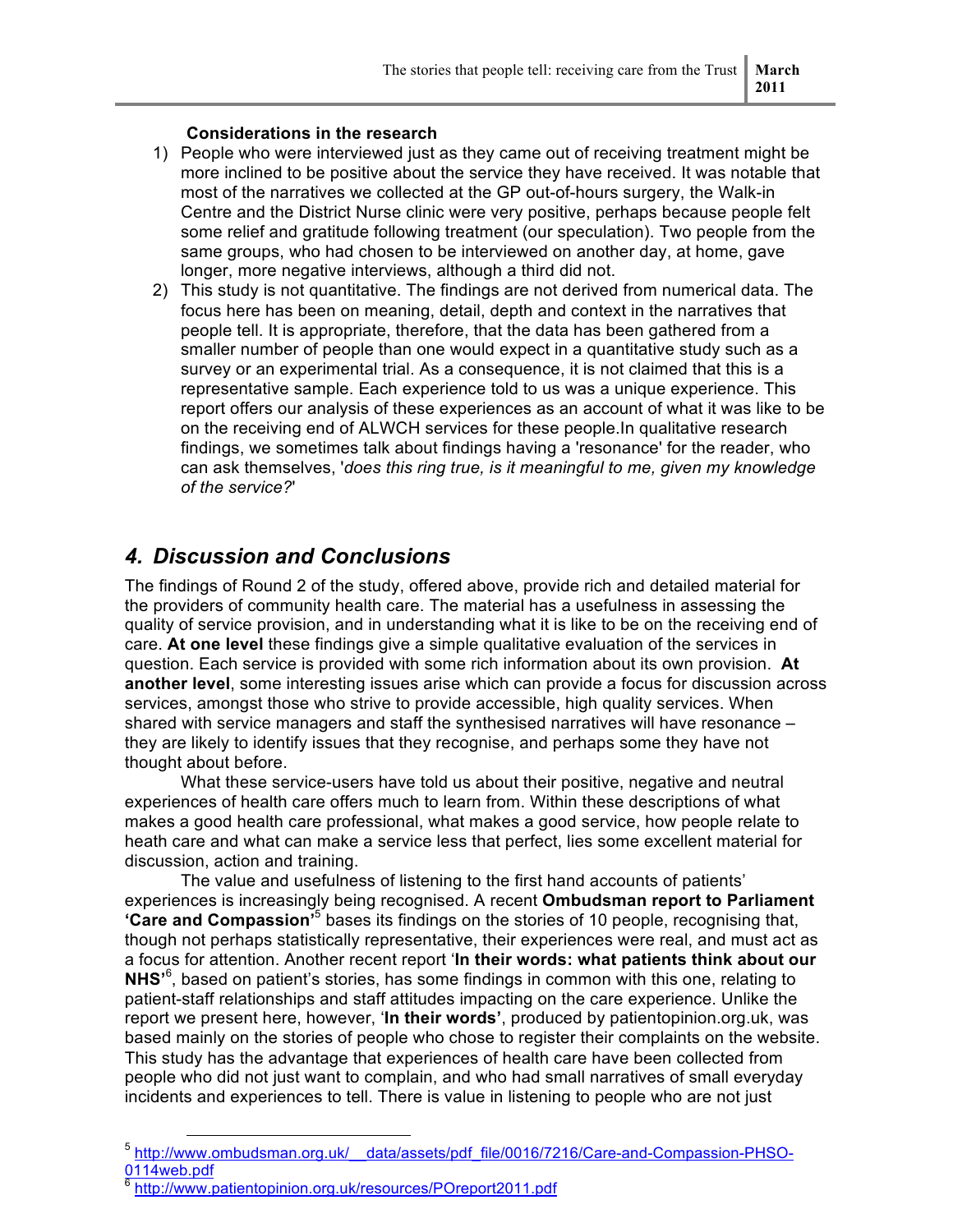reporting critical incidents and big events.The **NHS Patient Experience Network**<sup>7</sup> offers other approaches to gathering patient experience.

### *5. Next steps*

#### **The research team will:**

- Review the processes and outcomes of Round 2, in preparation for Round 3
- Find appropriate platforms for dissemination of the research findings
- Consider whether there are further questions raised by this round of the research that could be addressed next time

#### **ALWCH may wish to consider:**

- Whether there are further questions raised by this round of the research that might influence how we approach the next round
- Whether Round 3 could be designed in a specific way, for example
	- $\circ$  Recruiting participants, not directly from services, but by trying to engage the general public through the press, libraries, support groups etc
	- $\circ$  Repeating the approach taken in Round 1, where all 6 Care Groups were involved.
	- $\circ$  Targeting services known to have gone through significant changes in the last year
- Engaging with the NHS Institute for Innovation and Improvement, in relation to this work on patients' narratives.
- Whether these findings might have any impact on what is measured quantitatively

<sup>&</sup>lt;sup>7</sup> http://www.institute.nhs.uk/share\_and\_network/pen/add\_your\_experience\_programme\_story.html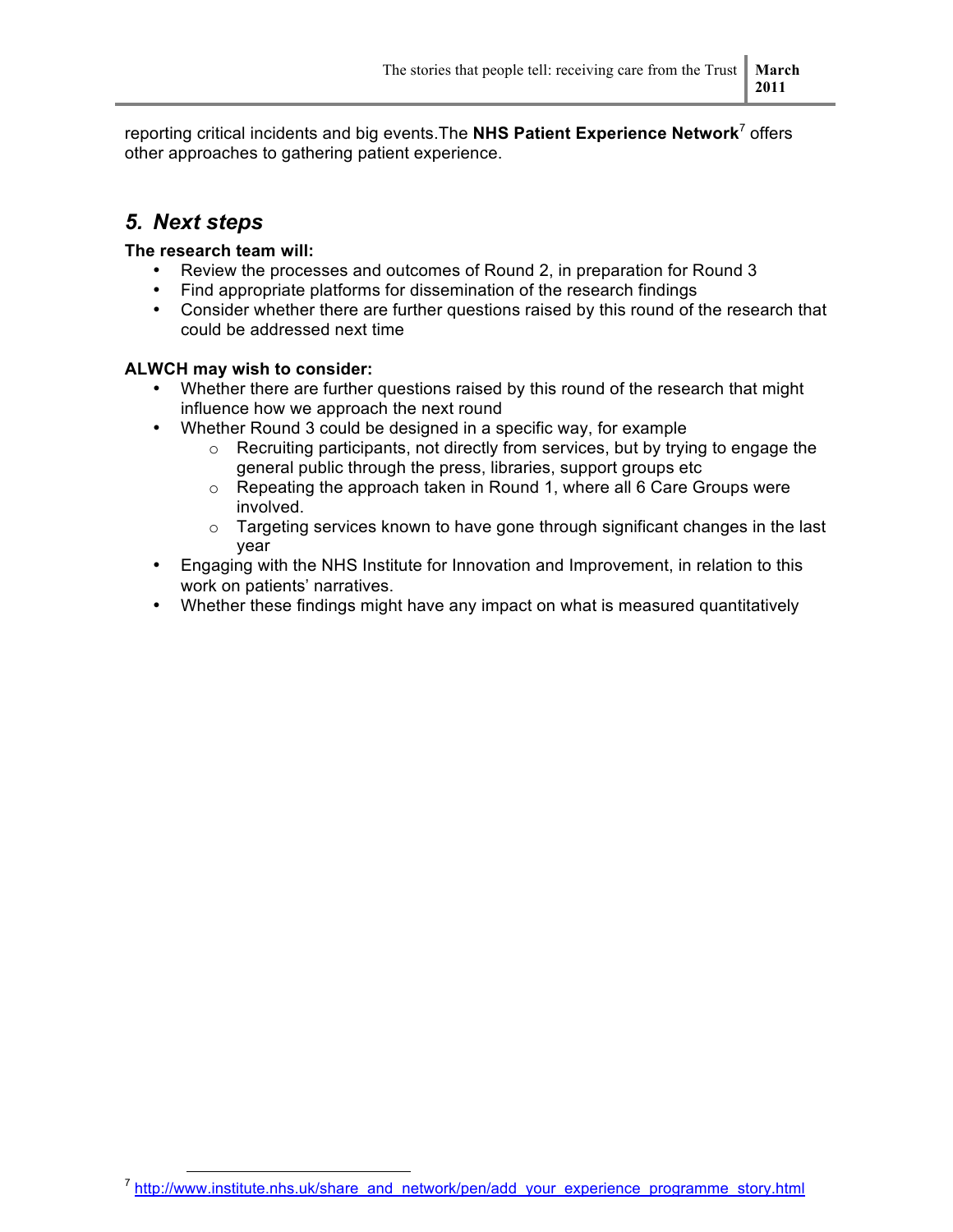## *Appendix A* **Project timeline**

| Project<br><b>Time</b><br>Line                                                             | Jul<br>2009 | Aug<br>2009 | Sept<br>2009 | Oct<br>2009 | Nov<br>2009<br>2010<br>2011 | Dec<br>2009<br>2010<br>2011 | Jan<br>2010<br>2011<br>2012 | Feb<br>2010<br>2011<br>2012 |
|--------------------------------------------------------------------------------------------|-------------|-------------|--------------|-------------|-----------------------------|-----------------------------|-----------------------------|-----------------------------|
| Complete<br>costings and<br>Project<br>document for<br>the Trust Board                     |             |             |              |             |                             |                             |                             |                             |
| Preparatory<br>work<br><b>Ethical Approval</b>                                             |             |             |              |             |                             |                             |                             |                             |
| Pilot interview<br>and basic pilot<br>analysis                                             |             |             |              |             |                             |                             |                             |                             |
| Liaison with<br>Trust regarding<br>recruitment of<br>participants                          |             |             |              |             |                             |                             |                             |                             |
| Data Collection                                                                            |             |             |              |             |                             |                             |                             |                             |
| Data<br>transcription,                                                                     |             |             |              |             |                             |                             |                             |                             |
| Data Analysis                                                                              |             |             |              |             |                             |                             |                             |                             |
| Produce<br>narrative<br>analysis<br>summary for<br>each Care<br>Group and<br>dissemination |             |             |              |             |                             |                             |                             |                             |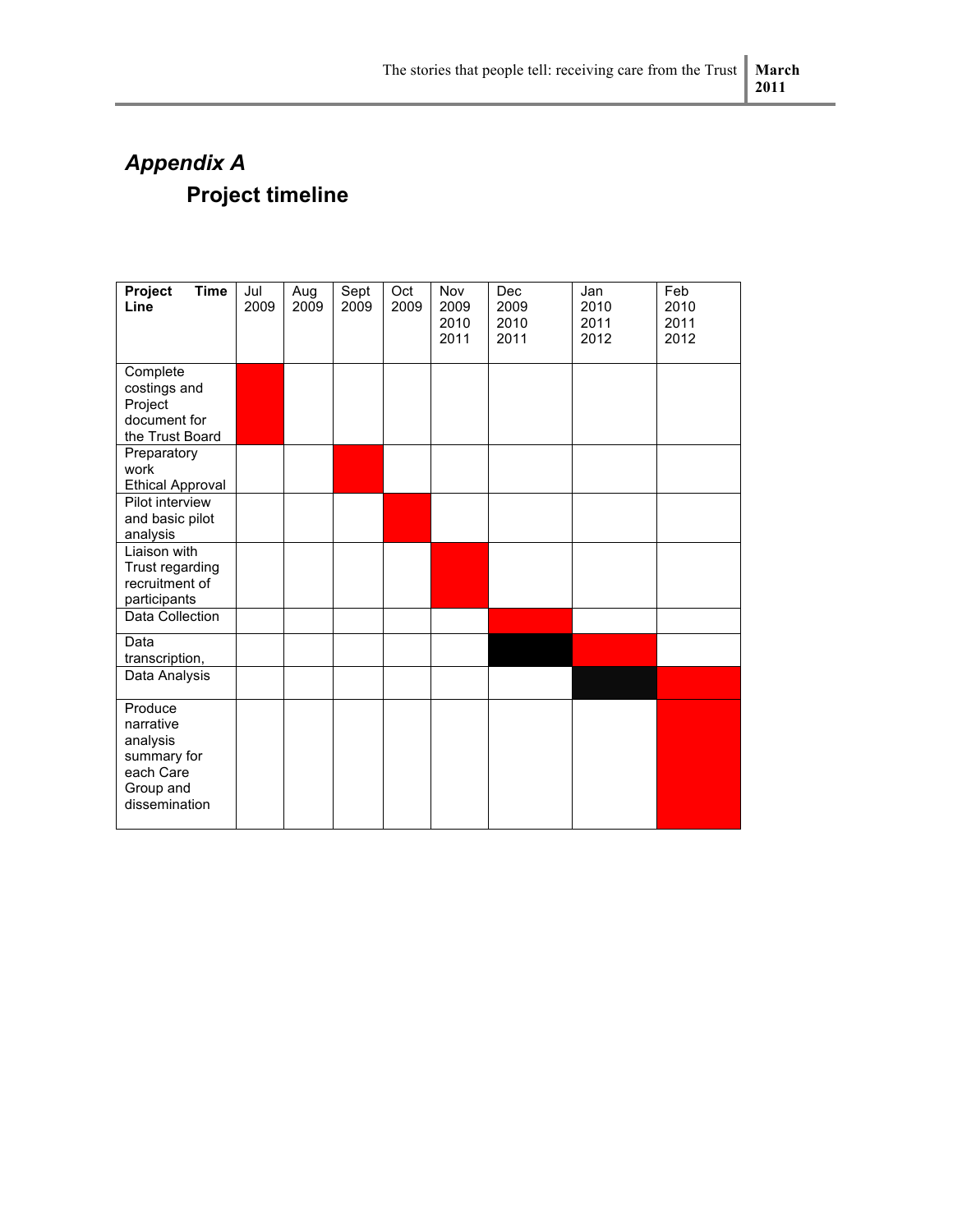## *Appendix B* **Round 2 Research method**

#### **The research team:**

Principal Investigator: Dr Jackie Taylor (interviewing and analysis) Co-investigator: Angela Hook (interviewing and analysis) Research assistants: Heather Davison (interviewing) Viv Jones (interviewing)

All the research team members are academic members of staff at the University of Salford, and all are registered Health Care Professionals.

#### **The study sample**

The target was to recruit up to 30 people across these services. Each service being very different in the way that service-users are seen by the professionals, a flexible recruitment strategy was designed, tailored to best fit each service. The recruitment strategy was informed by close liaison with service managers and team leaders who could give best advice on the ways to access service-users in each part of the service. The range of recruitment strategies included:

- Inserts in routine survey letters
- Attending clinic waiting rooms
- Leaflets being distributed by health care staff

For more detail, see Appendix D.

#### **Inclusion / Exclusion Criteria**

#### • **Inclusion criteria**

o Being a person who has personally received health care, or whose child has received health care, within one of the six Care Groups of ALWCHC.

o Having used the service in the last 12 months (*in order that the service-user has a fresh 'bank' of memories to draw on*)

o Having the ability to engage in verbal conversation (*since the research method depends upon the telling of narratives)*

o Ability to understand and capable of giving written informed consent

#### • **Exclusion criteria**

o Being under the age of 18 (*the ways in which situations are perceived, recalled and recounted may be different in children*)

o Being unable to communicate in oral English (*with a translator, we would expect some altered representation of the original narrative, and this would distort the analysis, also the narrative form cannot be assumed to be the same in all cultures (Flick, 2009) and so validity may be compromised*)

o Cognitive impairment to the extent that the service-user cannot give accounts of their experiences (*since the research method depends upon the telling of narratives)*

o Those who have previously made a complaint or compliment about their health care in the last 12 months (*because this group may wish to use the interview to focus on this issue. The normal Trust complaints procedure gives them a process for having their specific complaint heard and investigated*)

o Those who are too ill to participate, or who are unable to consent for themselves (*it is important that the service-users are not vulnerable, and that they can understand what is being asked in terms of consent*)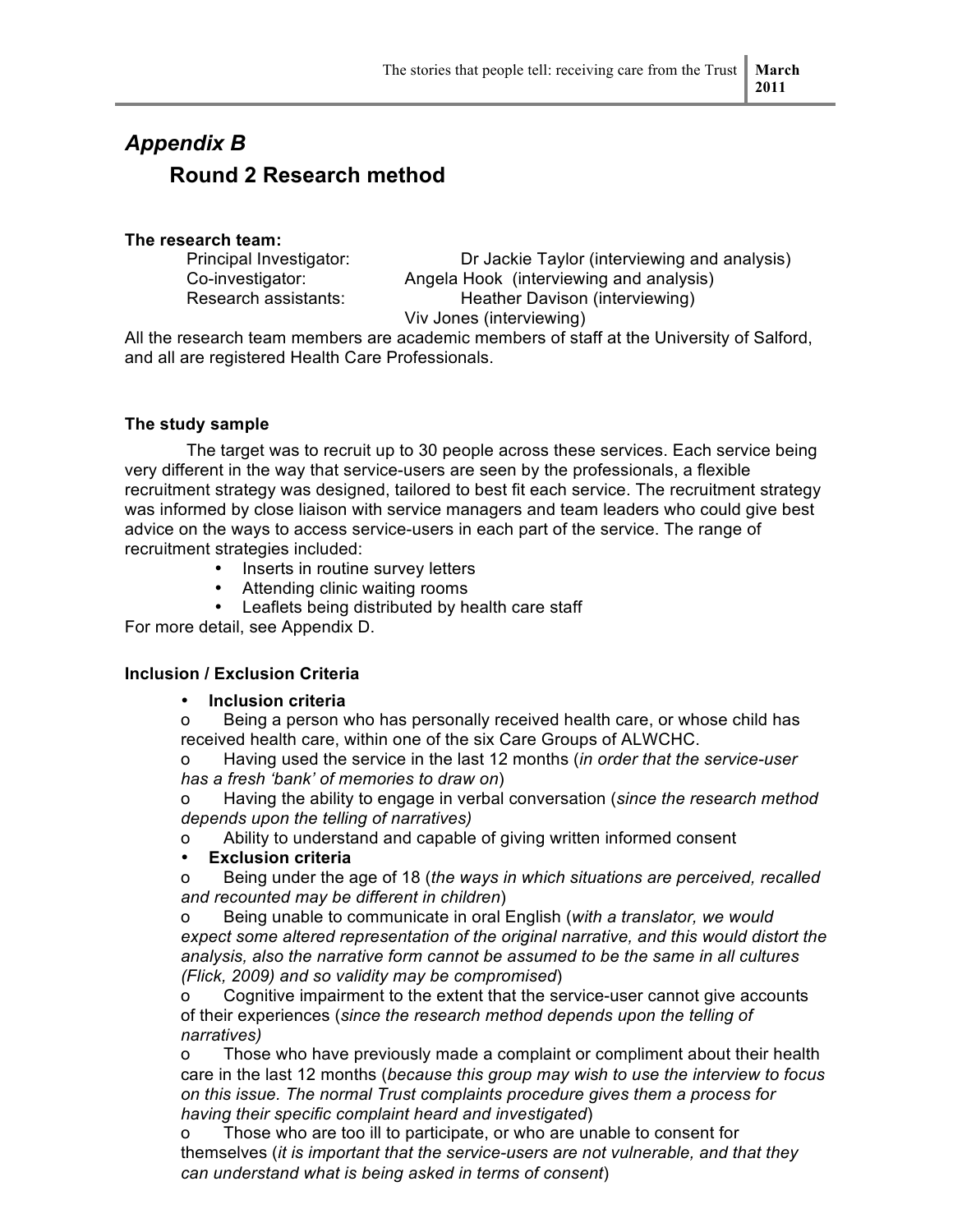#### **Data collection:**

Some people were interviewed in private rooms in clinics, and some in their own home. All participants were given sufficient information with which to give informed consent to take part in the study, and were advised that they could withdraw at any point, should they change their minds. After basic demographic data were collected, an interview was carried out, designed to prompt the service-user to talk about their recent health care experiences. Narratives about specific events were invited and encouraged, rather than generalisations, descriptions and opinions. Interviews were recorded digitally. A single interview might contain anything between 1 and 12 narratives.

#### **Data analysis:**

Interview recordings were transcribed and subject to analysis in the following stages.

- Narratives were identified within the interviews. A narrative, here, is defined as a small story, with a beginning, middle and end, about a particular event that happened, with a protagonist, action and consequence<sup>8</sup>. Each interview yielded several of these small stories (see Appendix F for details), each giving an accessible 'snap-shot' of an experience of health-care services.
- Each narrative was laid out in a way that reflects the pattern of speech and dramatic delivery of the story content<sup>9</sup>
- Every narrative has a point, or a meaning, which can be exposed by analysis of story plot and the narrator's use of an evaluative device.<sup>1011</sup>The extracted narratives were subjected to this type of structural analysis. In this way the meaning that each experience had for the narrator was interpreted.
- The meanings of the narratives were closely examined for common features and for potential clustering. The resultant categories provided a framework for reporting the findings.

#### **Research governance and ethics:**

Ethical approval for the study has been given by the Trust R&D ethics committee, and by the University of Salford Research Ethics Panel. Consent, confidentiality, data storage, risks and benefits have been given due and appropriate consideration throughout. The research team involved in interviews all hold a current research passport.

A university-based Research Advisory Group has been established, made up of colleagues with relevant research experience, service-users and the Trust R&D manager. The terms of reference for this group can be found in Appendix C.

A Trust-based research liaison group has been established to discuss and help the progress of the study.

#### **Specific ethical considerations**

• In order to interview people in District Nurse Clinics, GP out-of-hours surgeries, and NHS Walk-in Centres, interviewers carried out some recruitment in waiting rooms. The ethical implications of this were debated with the Research Advisory Group, and appropriate safeguards were put in place to ensure that people did not feel

<sup>9</sup> Gee, J. P. (1986). Units in the production of narrative discourse. Discourse Processes, 9(391-422).

<sup>10</sup> Labov, W., & Waletzky, J. (1966). Narrative analysis: oral versions of personal experience. Paper presented at the Essays on the Verbal and Visual Arts, Proceedings of the 1966 Annual

<sup>&</sup>lt;sup>8</sup> Mattingly, C., & Lawlor, M. (2000). Learning from stories: narrative interviewing in cross-cultural research. *Scandinavian Journal of Occupational Therapy, 7*(4), 4-14.

Spring Meeting of the American Ethnological Society, America. 11 Riessman, C. K. (1993). *Narrative analysis*. London: Sage Publications.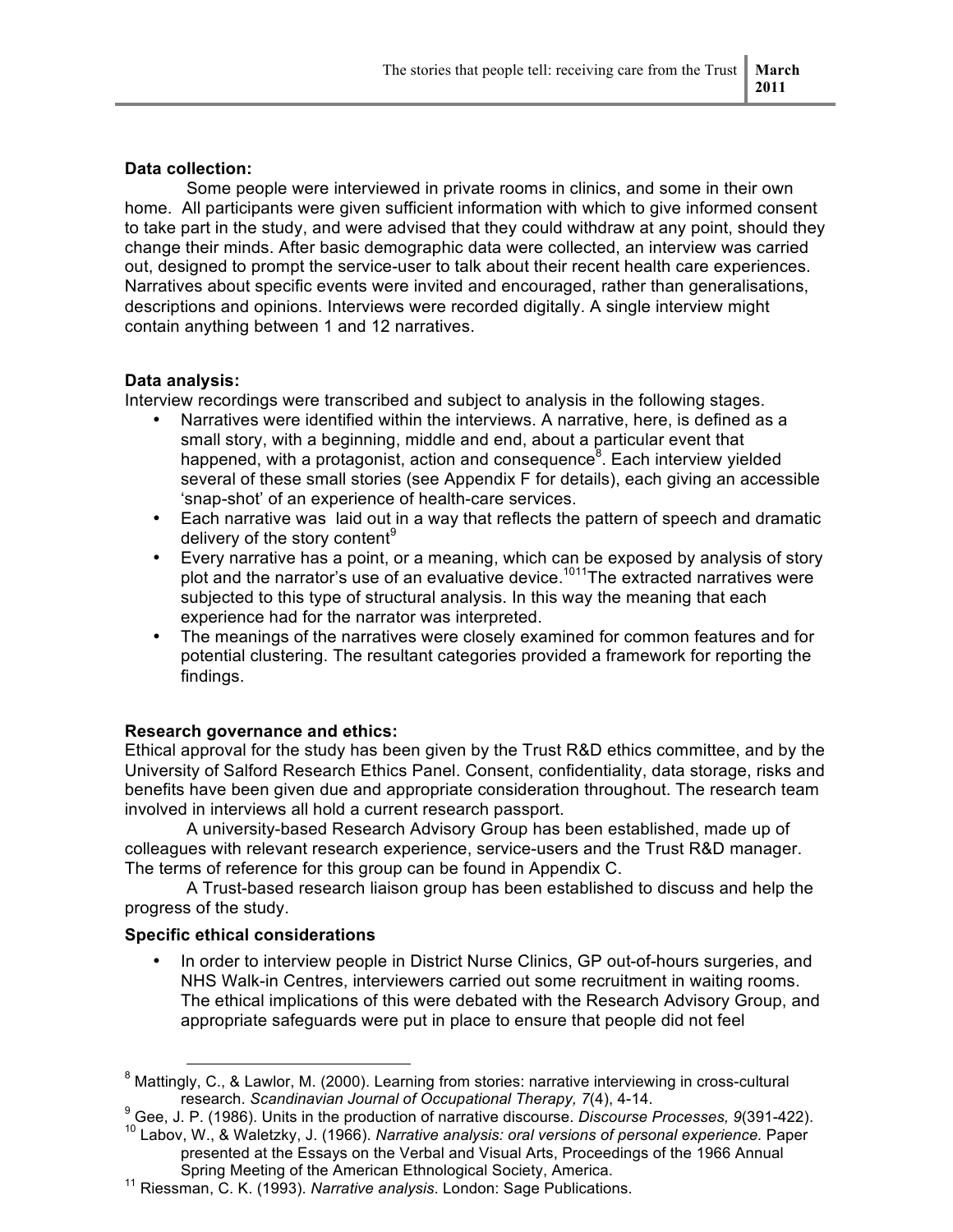compelled to take part, and that informed consent and privacy issues were given due regard.

• Anonymity when quoting narrative material in reports must be given extra attention, as it is common for qualitative material such as this to contain clusters of features which, together, might identify the speaker. In these cases, not only names, but also events, may have to be altered.

#### **Rigour in the study**

Rigour was enhanced through several means with a view to monitoring subjectivity and the increasing credibility of the findings:

- Field-notes, reflective diary-keeping and reflective discussions were used to enhance transparency of process.
- Training sessions were carried out, so that the interviewers would all adopt a similar style and routine, in order to stimulate narrative telling.
- Reflective cross-interviewer discussions took place, to enhance transparency, and identify possible sources of subjectivity and bias. These also served to begin the analytic process.
- Initial analysis in this round was carried out by one person (JT). Each transcript, once analysed, was passed back to the original interviewer, for verification of the analysis. Alternative interpretations were discussed and consensus agreed.
- Foot-noting and comment-boxes were used to aid analysis and dialogue between analysts.
- Original narratives were revisited more than once during the summative analysis and formulation of findings.
- The summative analysis tables for each Care Group were shared with and verified by a second analyst (AH). Different perspectives were debated.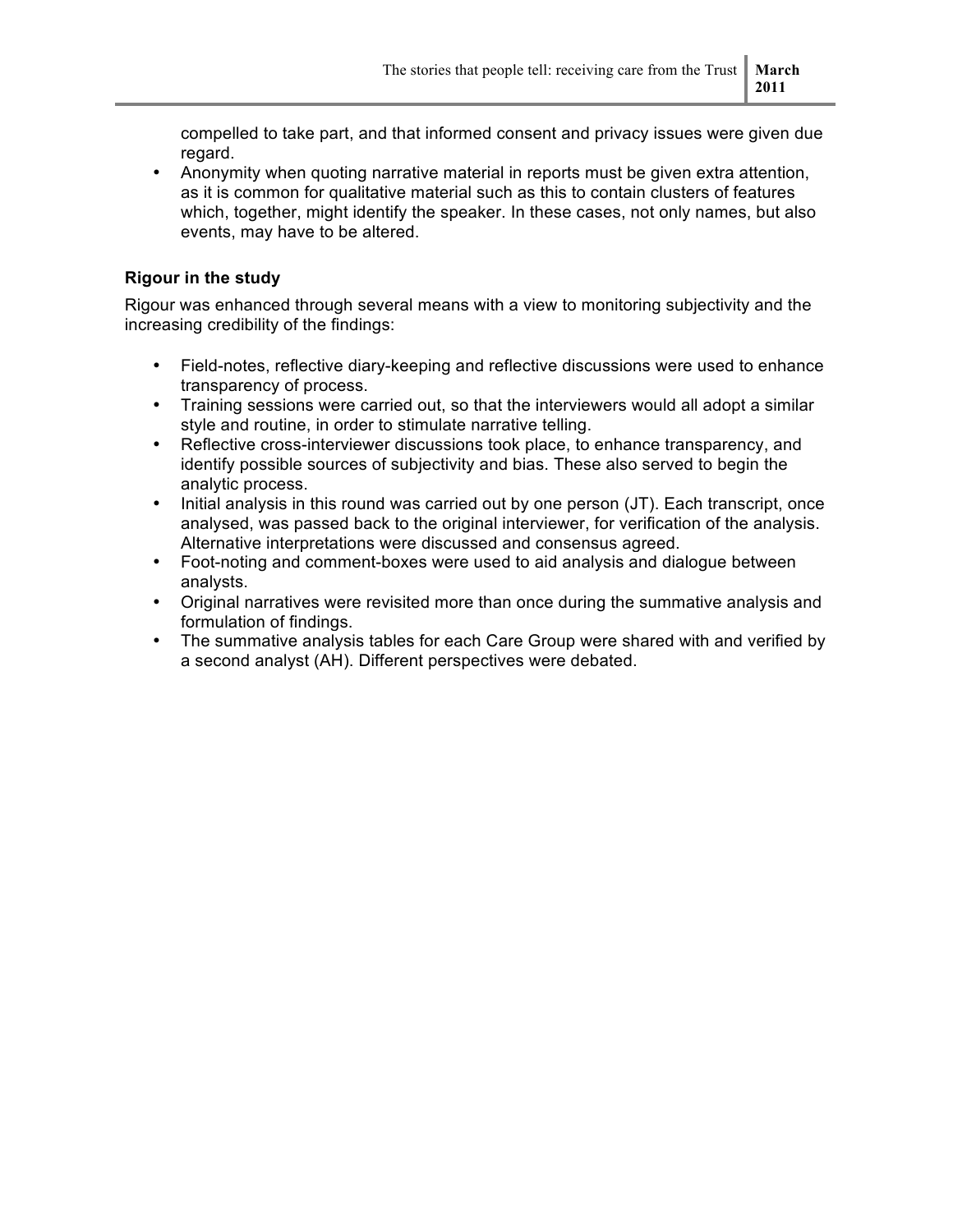## *Appendix C* **Research Advisory Group Terms of Reference**

University of Salford School of Health, Sport and Rehabilitation Sciences

Research Project with Ashton, Leigh and Wigan Community Healthcare **The stories that people tell: receiving care from the Trust**

#### **Terms of Reference for Project Advisory Group**

#### **Aims of the project:**

- 1. To explore the quality of service delivery as it is experienced by service-users, with a particular focus on the ways that people make sense of what has happened to them through the stories they tell.
- 2. To perform an analysis of narratives of patient experience for each of the 6 Care Groups to give feedback to the Trust on their quality improvement strategies.

The project timeline runs from September 2009 to February 2012

#### **The role of the Advisory Group is to meet approximately two or three times in each year (once during April - Sept and once or twice during Oct - March) to:**

- 1. Offer a breadth of perspective in the process and findings of the research project
- 2. Review the progress of the research project and offer feedback
- 3. Advise how the project may be strengthened and any weaknesses addressed
- 4. Facilitate and engage in problem solving as necessary
- 5. Comment on relevant reports produced during the project
- 6. Be a forum to share the emerging findings from the research
- 7. Suggest ways the emerging findings may be acted upon and disseminated

In addition it is hoped that members are agreeable to being approached for advice on an individual basis as the need arises.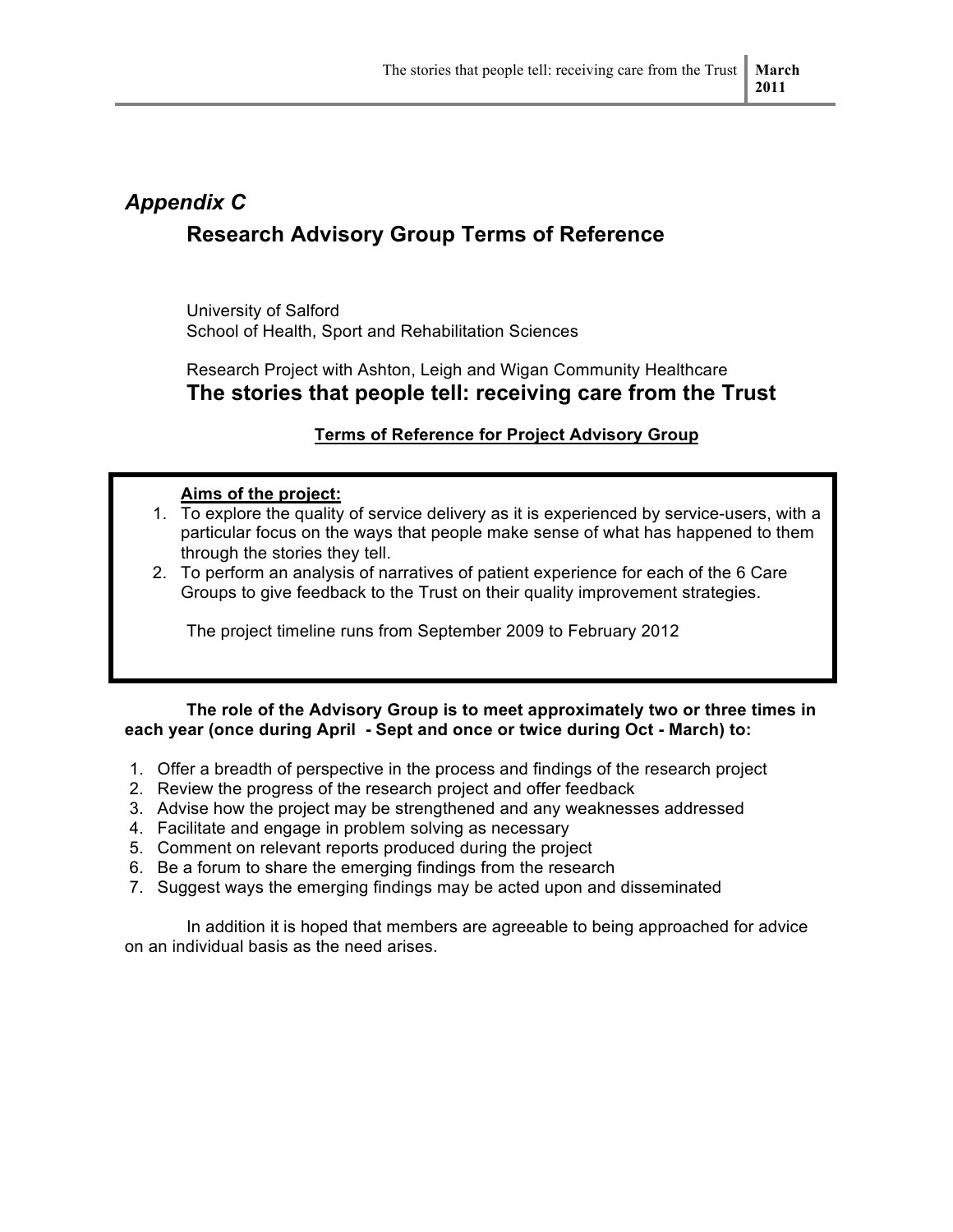## *AppendixD*

## **Table showing services involved and varying methods of recruitment**

| <b>Care Group</b> | <b>Service</b>              | Date of<br><b>Meeting</b> | <b>Strategy agreed</b>                                                                                                           | <b>Important dates</b>                                                                                                                                                                                                                      | Other                                                                                                                                    |
|-------------------|-----------------------------|---------------------------|----------------------------------------------------------------------------------------------------------------------------------|---------------------------------------------------------------------------------------------------------------------------------------------------------------------------------------------------------------------------------------------|------------------------------------------------------------------------------------------------------------------------------------------|
| <b>CYPF</b>       | Complex Care                | 28.9.10                   | Send paragraph in<br>survey letter for<br>participants to call AH                                                                | Survey sent Oct<br>10                                                                                                                                                                                                                       |                                                                                                                                          |
|                   | Acute Care                  | 28.9.10                   | 10 staff to hand out<br>leaflets to service<br>users to call JT if<br>wish to volunteer                                          | AH drop 500<br>leaflets 11 <sup>th</sup><br>Nov.Staff hand<br>out commencing<br>15 <sup>th</sup> Nov until<br>they run out                                                                                                                  |                                                                                                                                          |
|                   | OT/Physio                   | Tel call:<br>8.10.10      | To use the review<br>lists to send a<br>letter and request<br>participants<br>contact JT<br>Trust to address<br>the envelopes    | AH get 50/50<br>$=100$ letters in<br>prepaid<br>envelopes to<br>Helen Hollett<br>11 <sup>th</sup> November<br>for sending out<br>on 15 <sup>th</sup> Nov                                                                                    |                                                                                                                                          |
| <b>CCC</b>        | <b>District Nurses</b>      | 29.9.10                   | To be in 3 clinics<br>Worsley Meynes,<br>Leigh Lift and<br>Claire House and<br>recruit/interview                                 | Claire House 6th<br>Dec 6-9pm<br>Leigh Lift 10 <sup>th</sup><br>Dec 10-2<br><b>Worsley Meynes</b><br>13 <sup>th</sup> Dec 10-2                                                                                                              |                                                                                                                                          |
|                   | Support<br>Services         | 29.9.10                   | To include in 2 of<br>the above clinics<br>as mentioned in<br>other column.<br>To be in Ashton<br>Clinic for 3rd                 | Ashton Clinic 9th<br>Dec. 10-2<br>Leigh Lift and<br><b>Worsley Meynes</b><br>will jointly<br>consider Support<br>Services                                                                                                                   | Ashton clinic not<br>required                                                                                                            |
| <b>LTC</b>        | Community<br><b>Matrons</b> | 6.9.10                    | Leaflet drop by<br>staff. Staff collect<br>completed slips<br>and had to Marie<br>who send in<br>prepaid envelopes<br>back to JT | AH deliver 150<br>leaflets 18 <sup>th</sup><br>Nov.to Marie.<br>Hand out starts<br>22 <sup>nd</sup> Nov until<br>they run out                                                                                                               | No response                                                                                                                              |
|                   | Podiatry                    | 6.9.10                    | Leaflets to be left<br>in 3 clinics Boston<br>House, Leigh Lift<br>and Platt bridge<br>with request to put<br>in boxes           | AH drop 150<br>leaflets and a<br>box at each clinic<br>18/19 Nov and<br>collect at end of<br>each of 2/3<br>weeks. We can<br>ask support staff<br>to be responsible<br>for the box and to<br>draw people's<br>attention to the<br>leaflets. | No response<br><b>Boston House</b><br>Leigh Lift no box<br>left due to<br>middle of move<br>Good response<br>from Platt<br><b>Bridge</b> |
| <b>ACCH</b>       | GP Out of Hours             | 31.8.10                   | Researchers to<br>attend 2 sessions<br>to recruit and<br>interview                                                               | $4th$ Dec 9-1 and<br>8 <sup>th</sup> Dec 7-8pm                                                                                                                                                                                              | Only 1 clinic<br>required.                                                                                                               |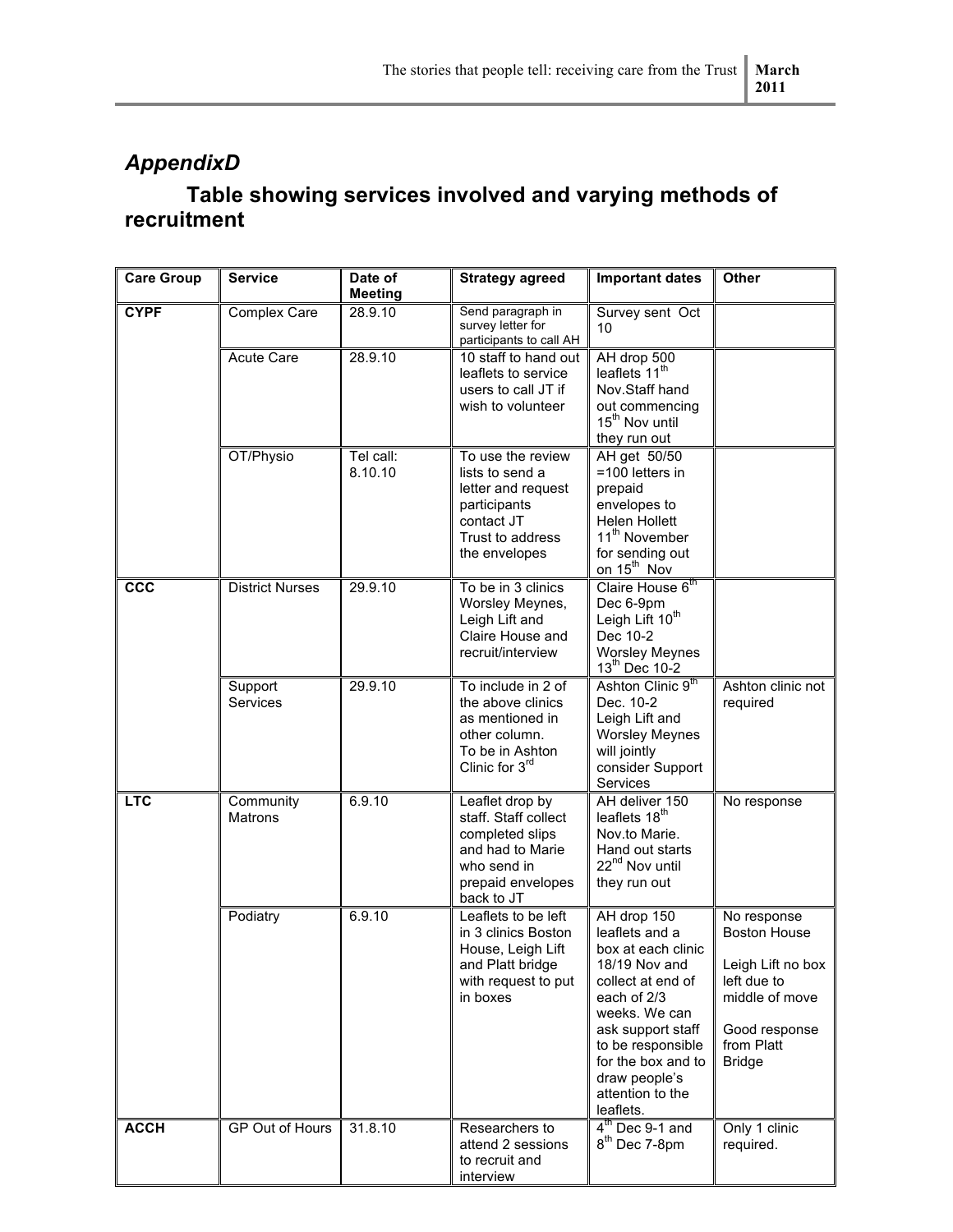| Walk In Centre | 131.8.10 | Researchers to | 20" Dec 10-3 | Difficult to get  |
|----------------|----------|----------------|--------------|-------------------|
|                |          | attend         |              | people to stay to |
|                |          |                |              | be interviewed    |

### *AppendixE*

## **The Study Sample: Demographics and Care Group Distribution table**

| <b>Care Group</b>            | <b>CYPF</b>                                                                                                                                                     |                  |                                                  | cc                                                | <b>LTC</b>                           |                                  | <b>ACCH</b>       |                                                                 |
|------------------------------|-----------------------------------------------------------------------------------------------------------------------------------------------------------------|------------------|--------------------------------------------------|---------------------------------------------------|--------------------------------------|----------------------------------|-------------------|-----------------------------------------------------------------|
| <b>Service</b>               | Complex<br>Nursing                                                                                                                                              | Acute<br>Nursing | <b>OT</b><br>&Physio                             | Disrict<br>Nursing<br>ጼ<br>Suppor<br>Service<br>s | Podiatry                             | Com<br>munit<br>٧<br>Matro<br>ns | Walk in<br>Centre | GP out of<br>hours                                              |
| <b>Age Range</b><br>21-83    | 40                                                                                                                                                              | 26               | $30 - 45$                                        | $60 - 83$                                         | 57-68                                |                                  | $35 - 62$         | $21 - 41$                                                       |
| <b>Ethnicity</b>             | WB:1                                                                                                                                                            | WB:1             | WB:3                                             | WB: 10                                            | WB: 4                                |                                  | WB:3              | WB: 5                                                           |
| <b>Male</b><br>Total: 7      |                                                                                                                                                                 |                  |                                                  | 3                                                 | $\overline{2}$                       |                                  | $\overline{2}$    |                                                                 |
| Female<br>Total: 20          | 1                                                                                                                                                               | 1                | 3                                                | $\overline{7}$                                    | $\overline{2}$                       |                                  | 1                 | 5                                                               |
| <b>Employmen</b><br>t Status | Unemplo<br>yed/carer<br>: 1                                                                                                                                     | Unempl<br>oyed   | Employe<br>dft: 2<br>Unempl<br>oyed/car<br>er: 1 | Employ<br>ed pt: 1<br>Retired<br>: 9              | Retired:<br>3<br>Semi-<br>retired: 1 |                                  | Employed ft:<br>3 | Employed<br>ft: $1$<br>Employed<br>pt: $2$<br>Unemploye<br>d: 2 |
| Job Titles <sup>12</sup>     | HGV driver, labourer, wages clerk, management and leadership advisor, surveyor, warehouse<br>operative, chef, charging assessor, telephone engineer, shop owner |                  |                                                  |                                                   |                                      |                                  |                   |                                                                 |

#### **Key:**

H&W: Health and Wellbeing IL: Independent Living LT: Long term Conditions ACCH: Acute Care Closer to Home CC: Complex Care CAYF: Child and Young Persons

WB: White British

<sup>&</sup>lt;sup>12</sup> Presented randomly to protect identities, but to show heterogeneity of the sample